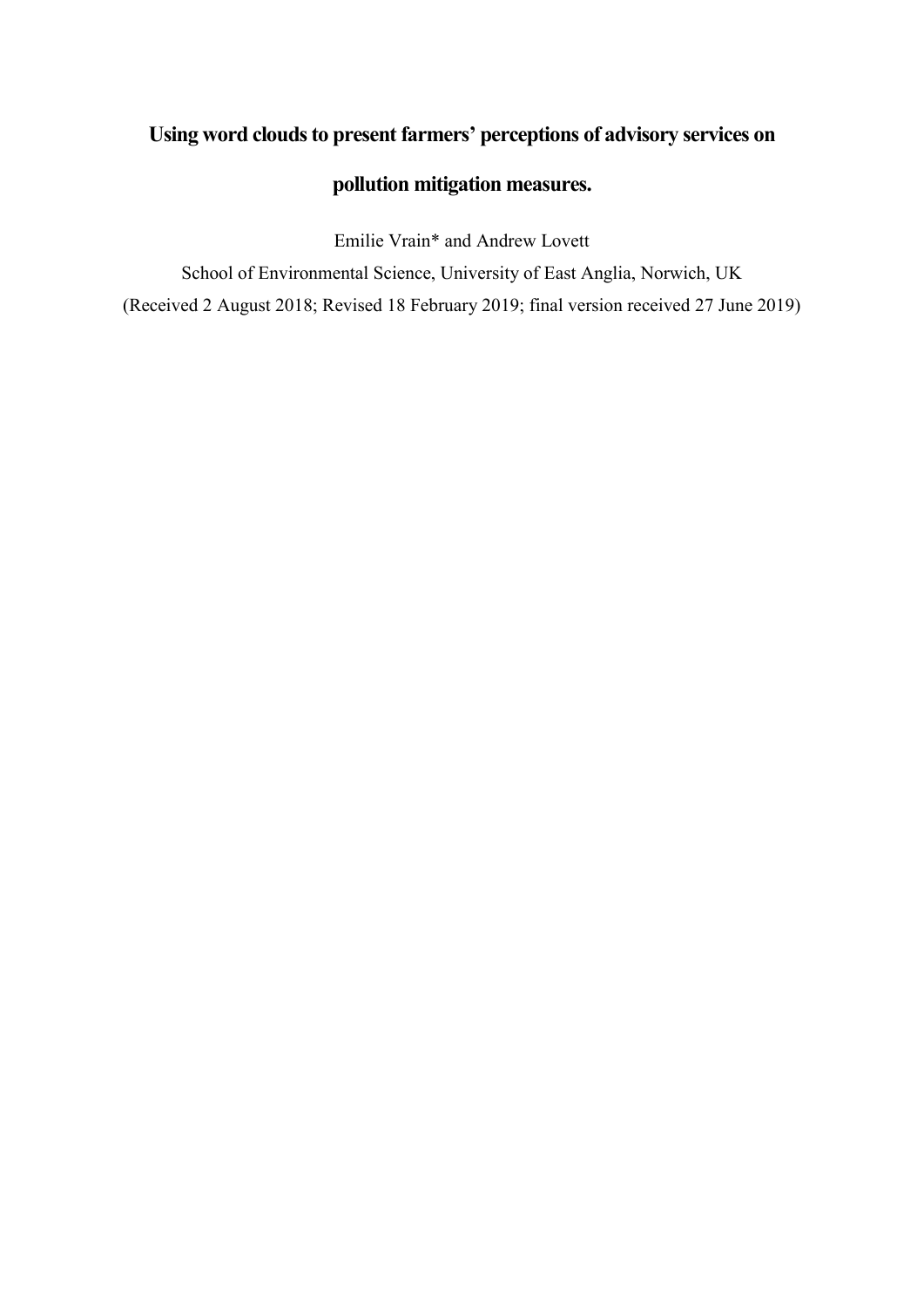#### *Abstract*

Advice delivery is one mechanism that can be used to encourage the uptake of water pollution mitigation measures amongst the farming community, but determining who is best placed to effectively provide advice and increase adoption creates a challenge for policy makers. Through in-depth interviews, this research investigates the perspectives of both farmers and farm advisers on the delivery of water pollution mitigation advice in three agriculturally contrasting areas of England. A novel approach using word clouds as a visual comparative tool for qualitative data is presented to demonstrate a transferable method for disseminating research findings to a wider audience outside of academia. Results from the interviews indicate differences across the regions, and that contrasts exist between farmers and advisers' perceptions. This suggests it is important to assess both perspectives when designing effective advice delivery mechanisms and for policy makers to consider who is most appropriate to effectively deliver farm advice.

## *Keywords*

Agriculture; Farmer attitudes; Diffuse water pollution; Farm advisers; Word cloud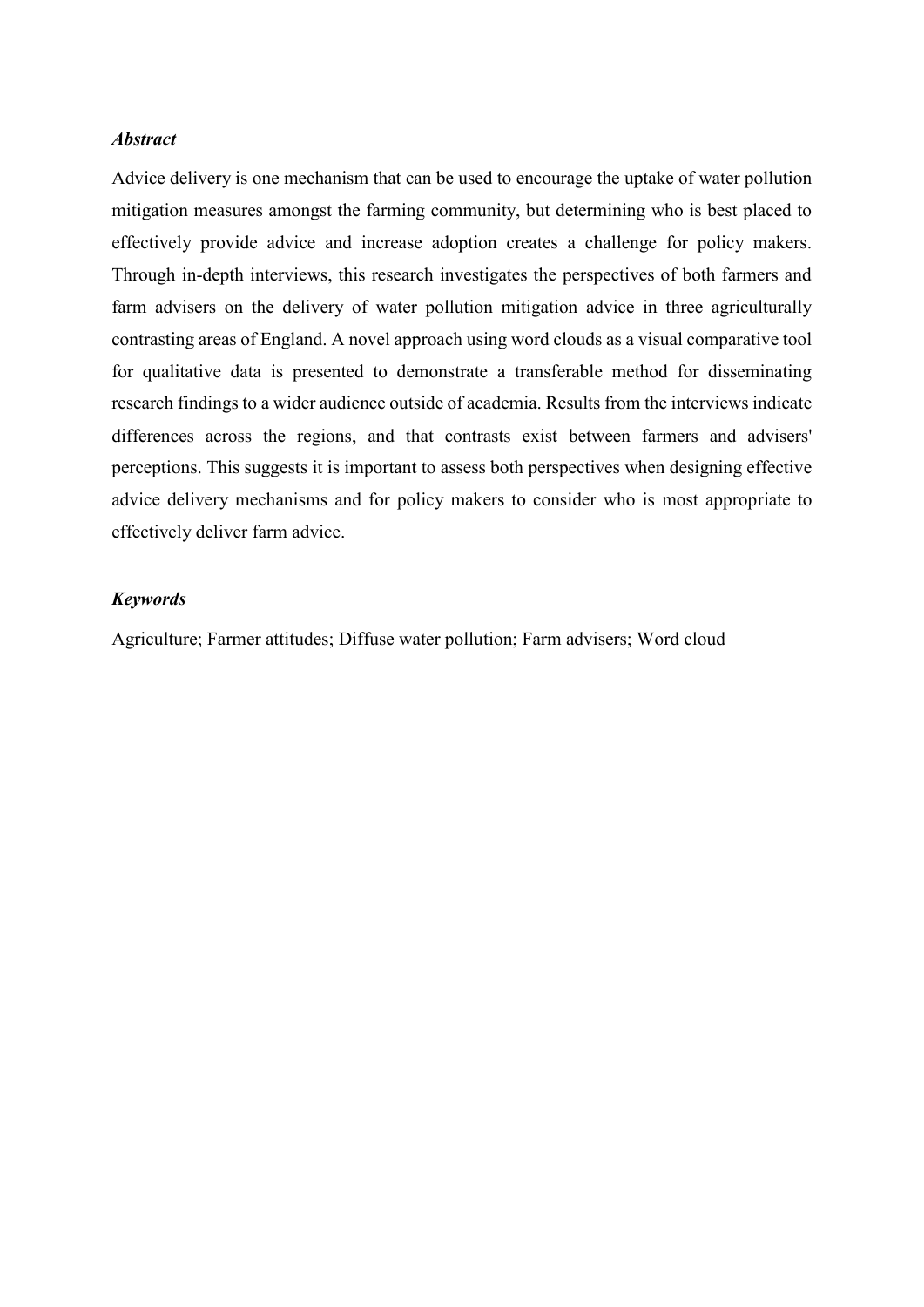#### **1. Introduction**

As governments strengthen and prioritise efforts to improve environmental land management, new policies result in farmers and land managers having to solve increasingly complex challenges and deliver multiple objectives beyond the production of food. The need for valued and trusted farm advisers has never been greater, as farmers look to a range of experts to help with such complex decision making (Phillipson et al. 2016).

One environmental issue high on government agendas is diffuse water pollution (DWP) from agriculture. Numerous farm practices exist which help to reduce pollution through changes in land use, farm infrastructure or management of soil, livestock, fertiliser and manure (Cuttle et al. 2016). In England, attempts to increase farmer uptake of such practices have included: financial incentives through government agri-environment schemes (AES); the provision of capital grants, free training and advice to farmers (CSF Evidence Team 2014); regulatory enforcement in Nitrate Vulnerable Zones (Defra 2017); and voluntary initiatives such as The Campaign for the Farmed Environment (Clothier and Pike 2013). Of the different mechanisms available to policy makers, advice provision has most recently received great attention due, in part, to financial cutbacks (Defra 2013) and the growing emphasis for governments to use nonregulatory mechanisms (UKWRIP 2011) and local scale approaches (Zasada et al. 2017).

This research investigated the agri-environmental advice sector of England to help further understand the relationships between farmers and their advisers and thus inform improvements in efficacy of advice uptake and behaviour change.

# *1.1 Provision of water pollution mitigation advice to farmers*

Providing advice to farmers is a mechanism for the application of scientific research and new knowledge and innovations to help improve agricultural practices. Many different strategies for advice provision have been adopted by individual governments. Kania, Vinohradnik, and Knierim (2014) reported that each of the 27 EU countries had built its own strategy based on legislation, agricultural policy, ownership of research institutions and advisory organisations, structure of education, sources of finance and characteristics of farm holdings. Investigating which strategies are the most appropriate and effective has been the focus of several studies (e.g. Feder, Birner, and Anderson 2011; McDowell et al. 2016; Smith et al. 2015), with Berglund and Dworak (2010) highlighting that the issue of water was not always being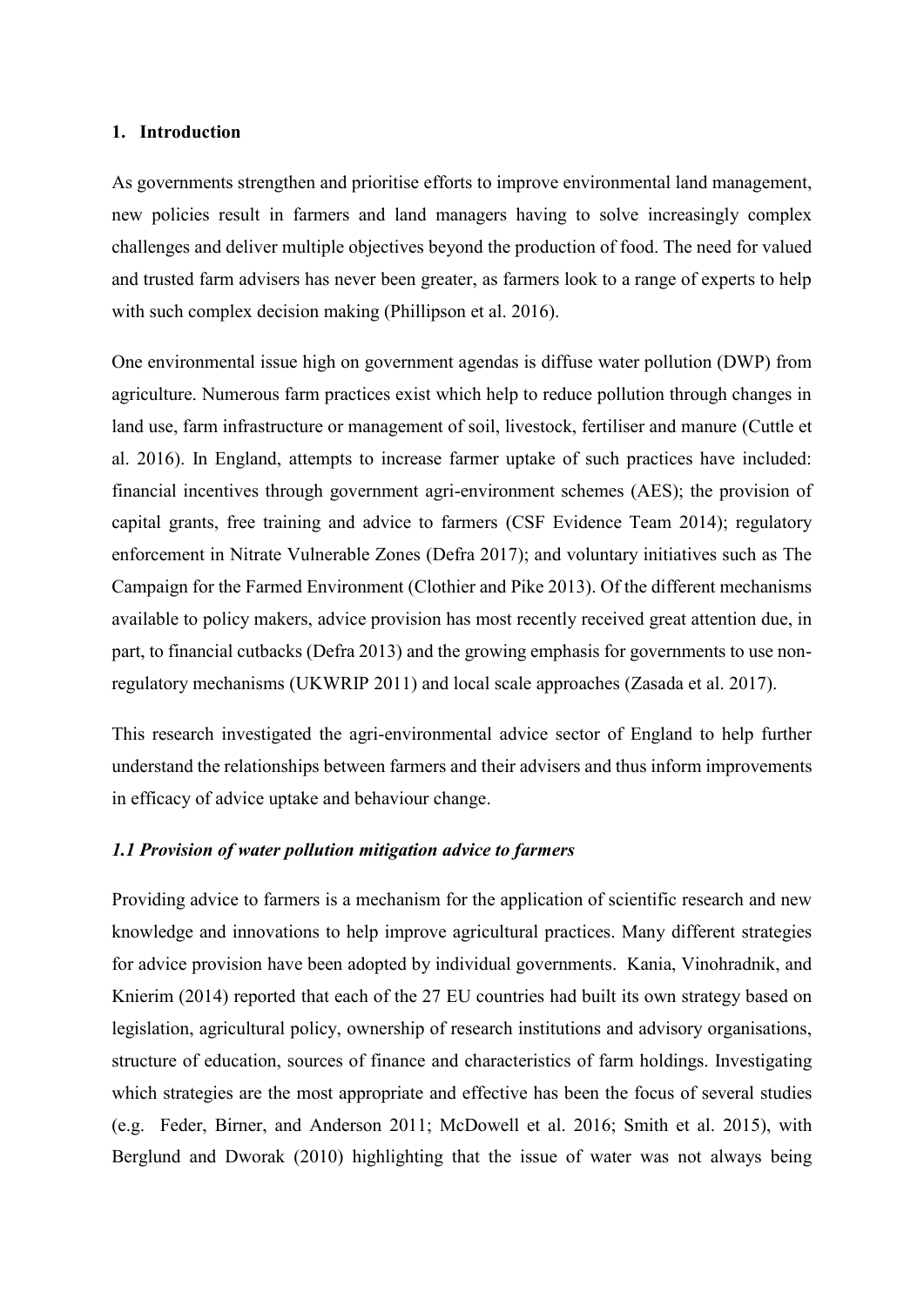addressed to the same extent in farm advisory systems, with several Member States wanting deeper information exchange on how to best integrate additional water related issues into their advisory services.

Focussing on the example of England, the past 30 years have seen the farm advice sector transition from a publicly funded extension service to a more diverse range of privately funded providers (for more detail see Prager and Thomson 2014). The Government continues to provide advice on DWP mitigation through a variety of strategies, such as: the Catchment Sensitive Farming (CSF) initiative; AES - Countryside Stewardship; the Farm Advisory Service (mandatory under the EU Water Framework Directive) and through provision of funds to private and third sector organisations (e.g. Sherrington et al. 2015). However, there has been criticism that the advice sector is insufficient for meeting farmers' needs (Foresight 2011; Farming Regulation Task Force 2011; HM Government 2011; Defra 2013).

Table 1 provides examples of the different providers of DWP mitigation advice in England. With advisers now coming from a wide range of backgrounds and contexts such as government, non-profit environmental organisations and industry (Defra 2013), concerns have been raised over fragmentation, inconsistencies, conflicts and duplication of advice (AIC 2013). Nevertheless, some believe a pluralistic system can bring positive outcomes (e.g. Garforth et al. 2003; Phillipson et al. 2016), such as increased accountability, and therefore quality control (Kidd et al. 2000), as well as providing flexibility and creativity (Klerkx and Proctor 2013).

# [Table 1 here]

Vrain and Lovett (2016) studied the roles of advisers providing DWP mitigation advice to farmers and discovered many organisations had distinct niches in terms of the recommendations made. Such niches were found to differ between several regions of England, indicating the complexity of the advisory system and highlighting the need for policy makers to consider which organisations and advisers are best placed to deliver on the ground advice to farmers in the different localities.

In order to understand how to increase the credibility of advice to improve uptake, it is important to not only ascertain who is best placed to deliver such advice, but also what advice is actually wanted by farmers. No previous research could be identified which investigated exactly what advice farmers wanted regarding farm practices which mitigate water pollution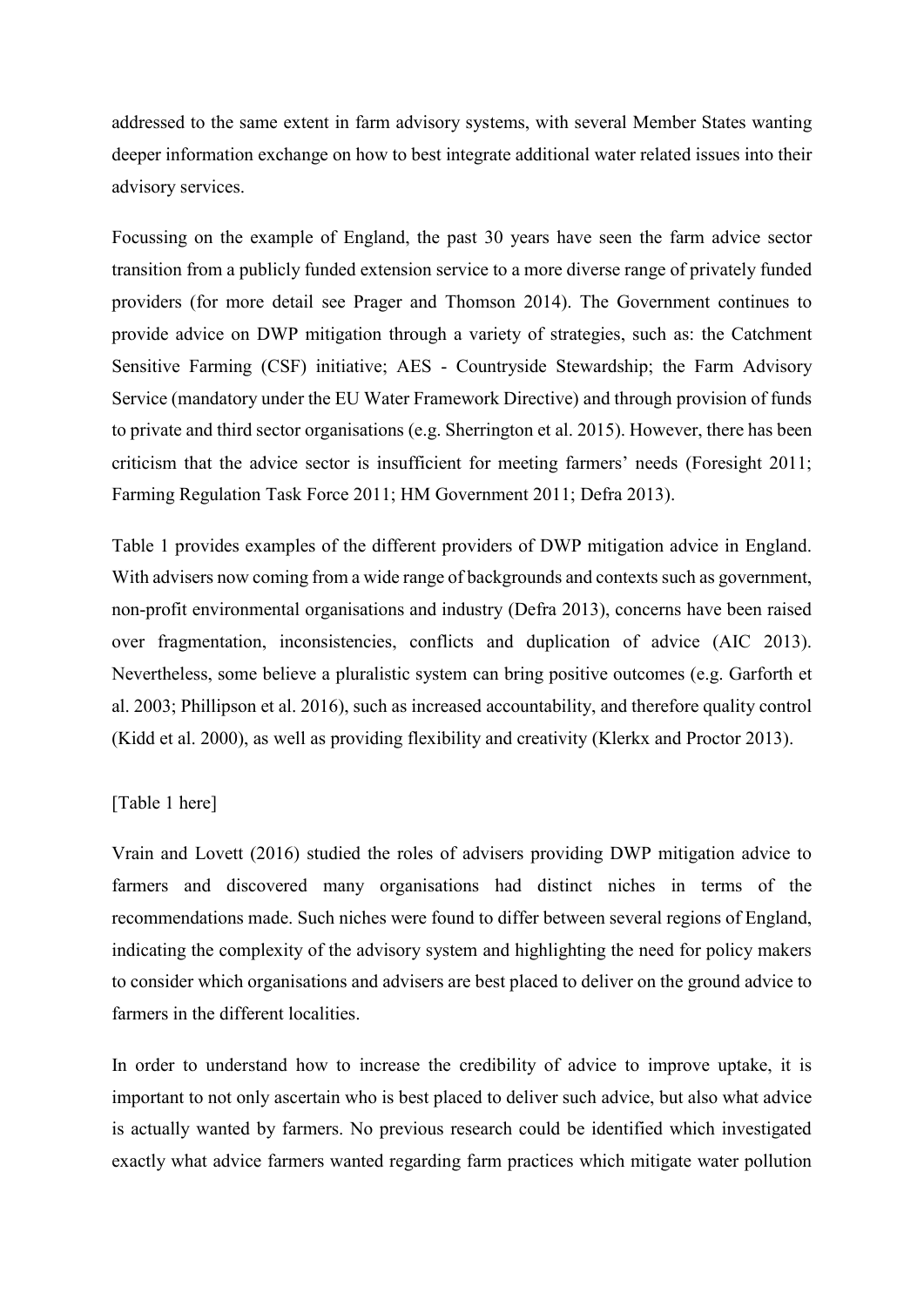(and provide further environmental and farm business benefits), and from whom, therefore the research presented within this paper aims to fulfil such gap.

#### *1.2 Perceptions of advice*

To help improve the design of advice delivery, previous research has investigated farmer perceptions of advice. A report from the Value of Advice project (AIC 2013) considered farm advice generally and categorised advisers into an outer and inner ring of confidence. The report concluded that farmers are more likely to trust and listen to advisers in the inner ring such as agronomists/crop advisers, accountants and vets due to the fact that these advisers focus on improving business performance. Government staff and third sector organisations were placed in the outer ring of confidence, being less influential on farmer decisions and seen as providing advice that may be restrictive to the farm business. Other research has interviewed farmers regarding their trust in sources of agri-environmental information and advice, the perceived reasons for any failures or barriers in respect of taking up the advice offered, and their knockon effects (Sutherland et al. 2013). However, although this study was conducted in different locations across England, comparisons were restricted as participants were only interviewed regarding a particular local initiative. Our research therefore investigates perceptions of a wide variety of common sources of water pollution mitigation advice in three regions of England.

While the importance of trusted sources of advice for achieving behavioural change has been well established ( Palmer, Fozdar, and Sully 2009; Sligo and Massey 2007; AIC 2013; Sutherland et al. 2013), Blackstock et al. (2010) state that gaps remain in understanding when a farmer judges whether a message is credible or not, and how different sources of advice on diffuse pollution are evaluated by farmers. Given the importance of advice to support voluntary uptake of mitigation measures, and the lack of knowledge regarding why specific advisers are listened to in different areas, this research interviewed farmers to discover not only who they would listen to, but also the reasons why, thus providing greater insight.

With much of the literature on advice perceptions focussing on farmers' views, a scarcer body of research has been conducted on advisers. Areas of investigation have included the extent and nature of adviser knowledge (Ingram and Morris 2007; Nettle, Crawford, and Brightling 2018), the quality of advice (Prager, Labarthe, and Caggiano 2016), adviser views on agrienvironmental schemes ( Hejnowicz, Rudd, and White 2016) and the working relations between advisers (Phillipson et al. 2016). However, knowledge gaps exist, with Hejnowicz,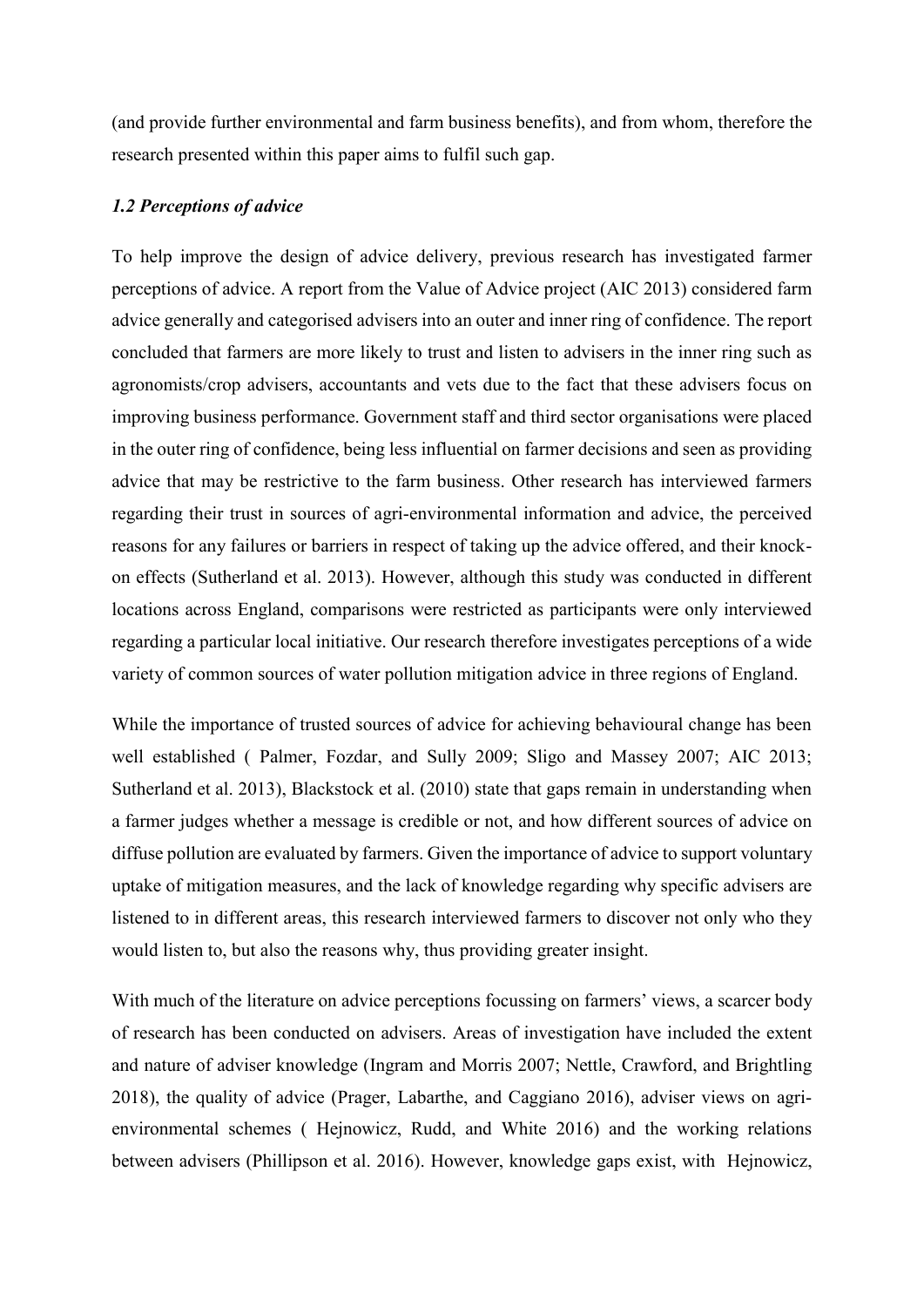Rudd, and White (2016) recommending more in-depth research is needed to understand the views of farmers and the role of advisers, as well as the relationships between farmers and their advisers to improve the effectiveness of environmental farm practices.

Greater insights into advice provision can be achieved when looking through the lens of both farmers and advisers (Hilkens et al. 2018; Ingram 2008; Proctor et al. 2012). This research was unable to find any previous work carried out which examined both perspectives (farmers and advisers) on the delivery of advice for water pollution mitigation and the reasons why farmers responded in certain ways regarding why they would listen to particular advisers. Therefore, results from interviews with both farm advisers and farmers were used to discover whether their perceptions corresponded with each other.

#### *1.3 Disseminating qualitative research findings*

As the findings from this research are relevant to policy makers and farm advisers, disseminating the research results outside of academia was crucial to ensure they informed and benefited the multiple actors involved. In general, researchers regularly face the challenges of: 1) knowing which channels of distribution are appropriate for dissemination; 2) engaging with the right stakeholders; and 3) conveying messages in a language understood by the audience (Welch-Ross and Fasig 2007). Too often than not, scientific research dissemination can be both confusing and uninterpretable for non-academics. The use of graphic representations of data can help overcome such issues (Weisgarber and Butler 2009). With their use for conveying qualitative research results providing benefits such as: assisting in the interpretation of data; telling a story that would otherwise be buried in vast amounts of text; communicating key aspects of data; grabbing attention; and increasing speed of comprehension and memorisation (Glenberg and Langston 1992; Brigham 2016; Tverksy 2001; Lipkus and Hollands 1999). Wattenberg and Viegas (2008) found that graphic visualisations of data generated a surprising volume of conversation, with viewers strongly engaging with the research results. Nevertheless, concerns and limitations regarding data visualisations also exist. More time, effort and cost can be required for production (Bryman 2015), whilst poorly designed visuals can create more confusion and clutter or lack of a storyline can detract from the key message of a visual (Brigham 2016).

Many different visualisation techniques for qualitative data exist, with Henderson and Segal (2013) outlining the strengths and weaknesses. Of the different techniques (Henderson and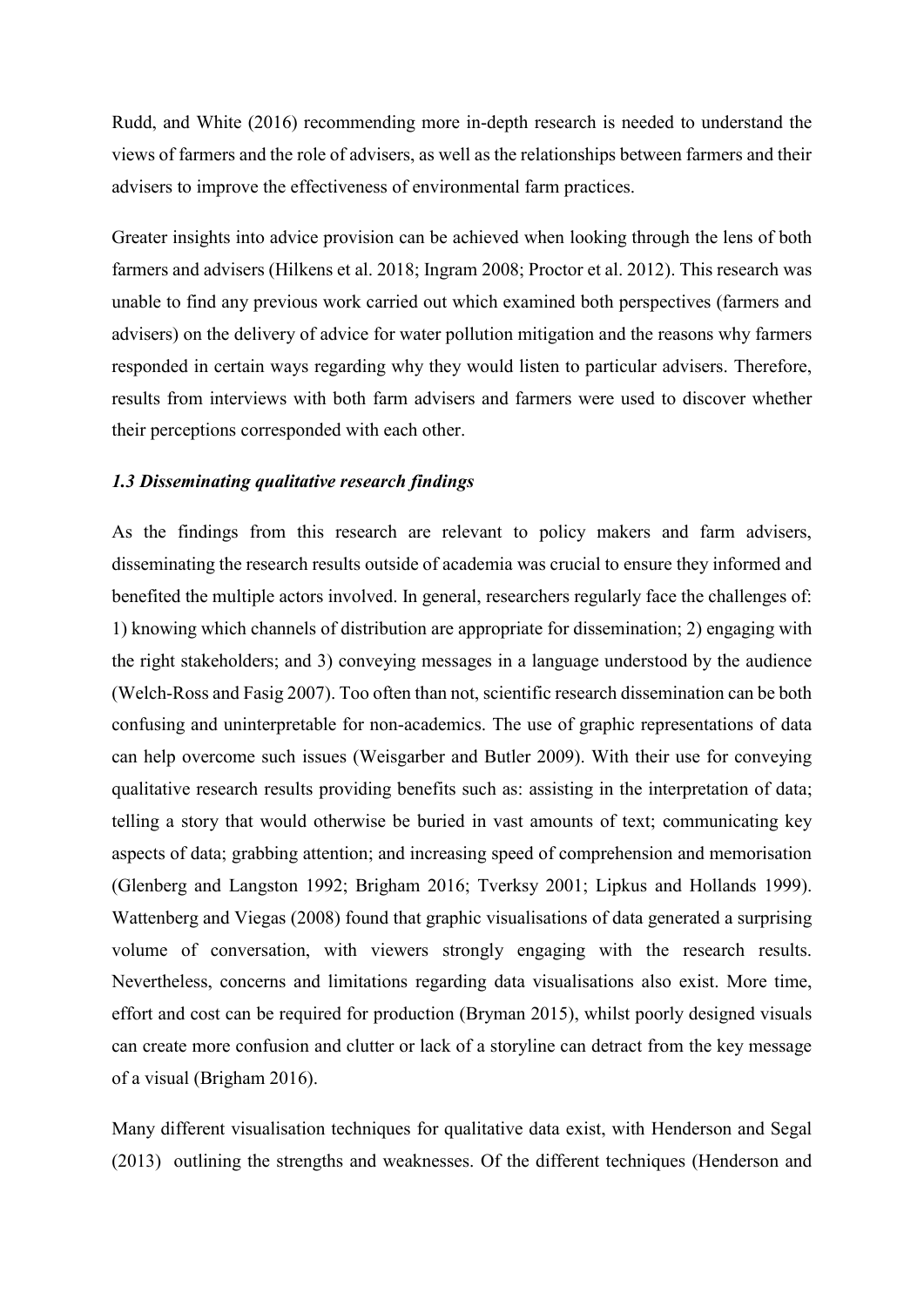Segal 2013; Bryman 2015), this research chose the method of word clouds to represent the qualitative data collected on perspectives towards different sources of advice. A word cloud gives greater prominence (text size) to words or phrases with a higher frequency of use and are best used for exploratory qualitative data analysis (Heimerl et al. 2014). In this research, the word clouds provided a clear, visually rich representation of key words from interview transcripts, enabling the reader to make quick comparisons between each of the word clouds created. "Phrase nets", "tree clouds", and "word trees" are examples of other visualisation techniques but were deemed inappropriate or unnecessary as they place emphasis on word connections and similarities (Kalmane 2012). "Spark clouds" (Lee et al. 2010) and "Parallel tag clouds" (Collins et al. 2009) do not provide a clear visual interpretation of data, appear visually complicated and therefore were also deemed inappropriate for this research.

Research on the effectiveness and perception of word clouds is discussed in Heimerl et al. (2014), who conclude that word clouds are a good visualisation technique to communicate an "overall picture" of text contents. Banas and Brown (2012) also argue that such techniques can facilitate the process of content analysis and expand reader comprehension, illustrating dominant ideas or themes for lay audiences.

Despite their positive uses, word clouds have their limitations. The following are examples of the main issues: 1) Word clouds emphasise word frequency and not necessarily importance; 2) They do not accurately reflect the content of the text if slightly different words are used with the same meaning; and 3) Viewers interpret images by focussing on the middle centre (discarding peripheral items) and reading left to right (in western cultures), undoubtedly causing particular words/phrases to stand out more (Weinschenk 2011). To mitigate against such issues, this research purposefully used word clouds to highlight frequently used words/phrases and not word importance. To address the second limitation, key descriptive words were extracted and standardised from interview transcripts to ensure different words of the same meaning were grouped. And finally, as multiple word clouds were created to be viewed together, the same method of visual interpretation would occur with each word cloud, thus alleviating such issue.

# *1.4 Research objectives*

The literature above highlights the importance of advice delivery as a mechanism for encouraging the adoption of DWP mitigation measures on farms, along with the limitations of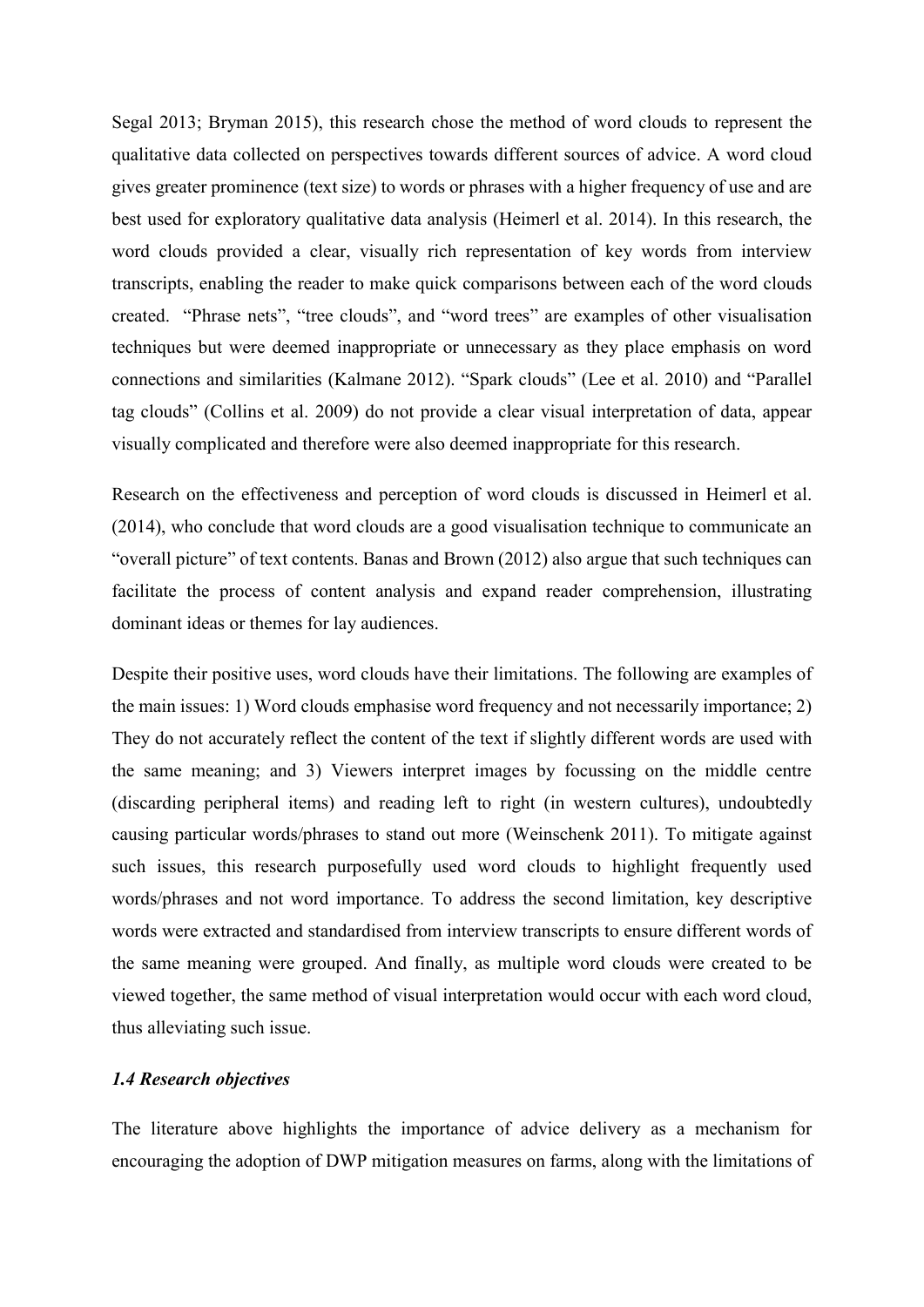existing studies and the necessity to disseminate research outside of academia. Together, they provide the rational for this research to 1) utilise a visually engaging technique to present results to a non-academic audience and 2) gain a greater insight into the perceptions of the agricultural community regarding advice through addressing the following empirical research questions:

- What advice do farmers want regarding DWP mitigation methods and from whom?
- How are different advisers perceived by farmers?
- Are the perspectives of farmers and advisers on DWP advice delivery consistent?

The remainder of this paper outlines the methodology used for interviewing farmers and farm advisers, and explains the process for word cloud creation for the qualitative data collected. This is followed by the key findings and discussion. The final section provides recommendations and an overall conclusion which considers the implications of the findings, not only for policy makers and practitioners regarding the provision of water pollution mitigation advice, but also researchers wanting to disseminate qualitative data in an effective and engaging manner.

# **2. Data collection and method of analysis**

#### *2.1 Farm adviser interviews*

As part of a previous study conducted by Vrain and Lovett (2016), results from the semistructured interviews with 81 farm advisers were used to enhance the analysis of the research presented in this paper. A detailed account of the methodology and framework can be found in Vrain and Lovett (2016), where additional results are discussed. This paper particularly focuses on adviser responses to the question "What do you think most influences whether a farmer implements your advice?"

To analyse the results, In Vivo coding from the verbatim responses was used to keep the data rooted in the participant's own language (Saldana 2015). The second and final cycle of coding resulted in 22 categories, with any In Vivo codes with similar meaning being consolidated, e.g. *"provide grant", "offer grant", "have grants"* were coded to create the one category *"grant".* Summary tabulations were then created in Microsoft Excel using the 22 categories to identify what advisers from each organisation believed were the main characteristics which influenced farmer uptake of their advice.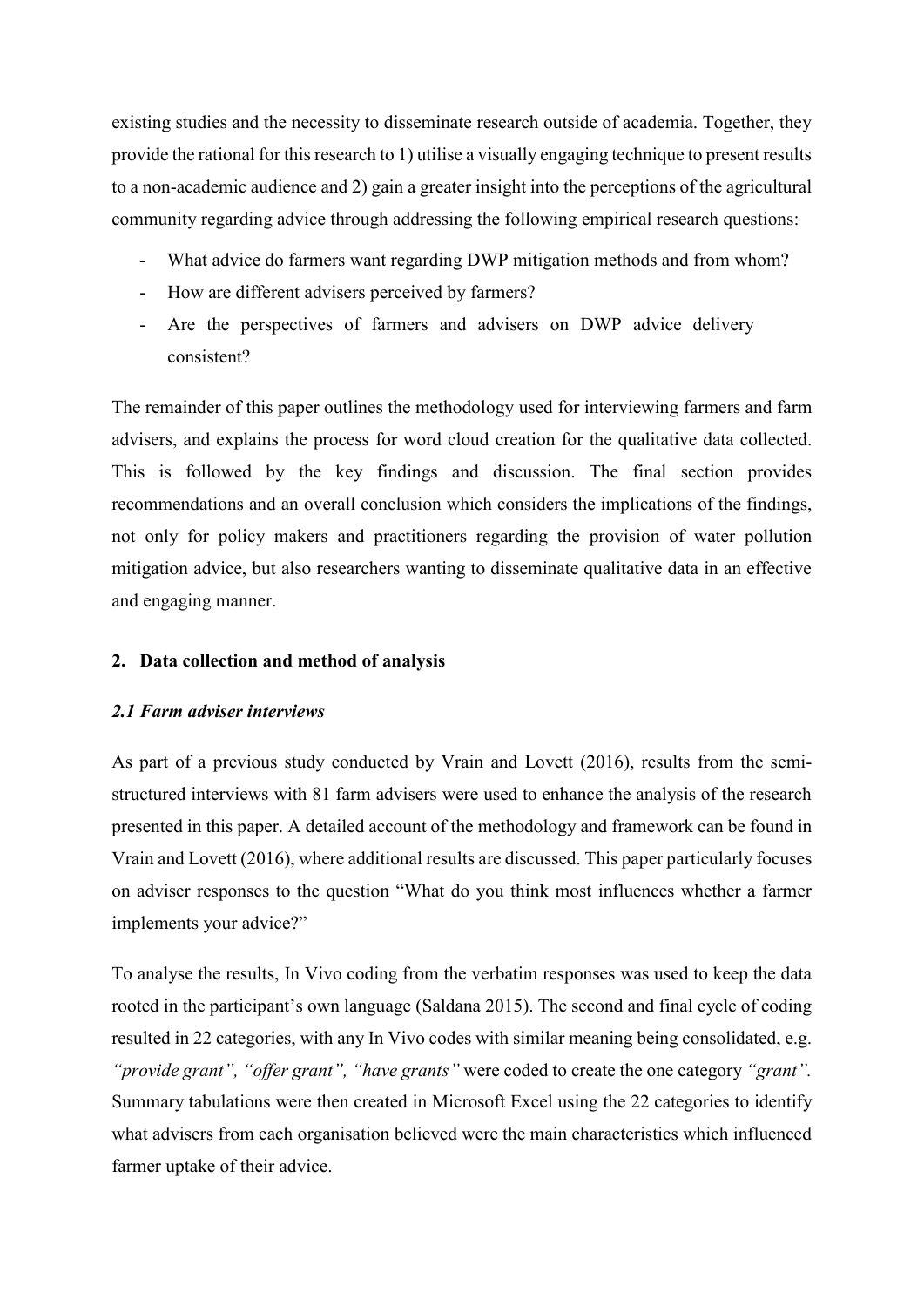To enable generalisations to be made from the interview findings, a comparative framework was designed. Advisers were categorised dependent upon their geographical location (East Anglia; North West; and South West) and employer: the public-sector government departments and agencies; non-profit environmental organisations; or private agriculture business sector (Table 2).

### *2.2 Farmer interviews*

1

Semi-structured farmer interviews were conducted with the objective of understanding decision processes and experiences of adopting or not adopting a variety of DWP mitigation measures<sup>1</sup>. Questions were asked regarding what advice they wanted and from whom. To gain insight into participants' attitudes regarding advisers, an engaging method of questioning was used, building rapport between the interviewer and participants. The 22 categories of words and phrases previously stated by farm advisers during their interviews, when asked "What do you think most influences whether a farmer implements your advice?" (Section 2.1) were printed on to individual cards and laid out on a table to act as prompts. The farmer was then asked to carefully read all of the word cards before the interviewer held up a sheet presenting an organisation's logo. Farmers were asked "Would you listen to this organisation for advice on water pollution mitigation and act upon it?" Followed by an additional question of "why?" or "why not?". Such a method provoked rich conversation.

The face-to-face interviews were conducted with 58 farmers from three catchments corresponding to the regions where advisers were interviewed from (Table 2) and took place during 2014 at times when farmers were least busy with their day-to-day operations. Interviews were conducted in catchments being studied as part of a government funded project – the Demonstration Test Catchments (DTC) (McGonigle et al. 2014): Eden (North West) during January and February; Wensum (East Anglia) during June and October; and Tamar (South West) during November and December. Pilot interviews with six farmers were conducted during January 2014 in the Derwent catchment adjacent to the Eden catchment in Cumbria, with interview length and phrasing of questions altered as a result of feedback from the pilot.

Several strategies were used to help recruit farmers. Various contacts established from previous DTC work helped identify farmers in the area. A snow ball effect was also used by asking

<sup>&</sup>lt;sup>1</sup> Mitigation measures were split into three categories: land use change (land out of production, tree planting, sediment trap); management change (subsoiling, reduced cultivation systems, tramline management, cover crops); infrastructure change (track re-surfacing, roofing over yards, biobed, re-siting gateways).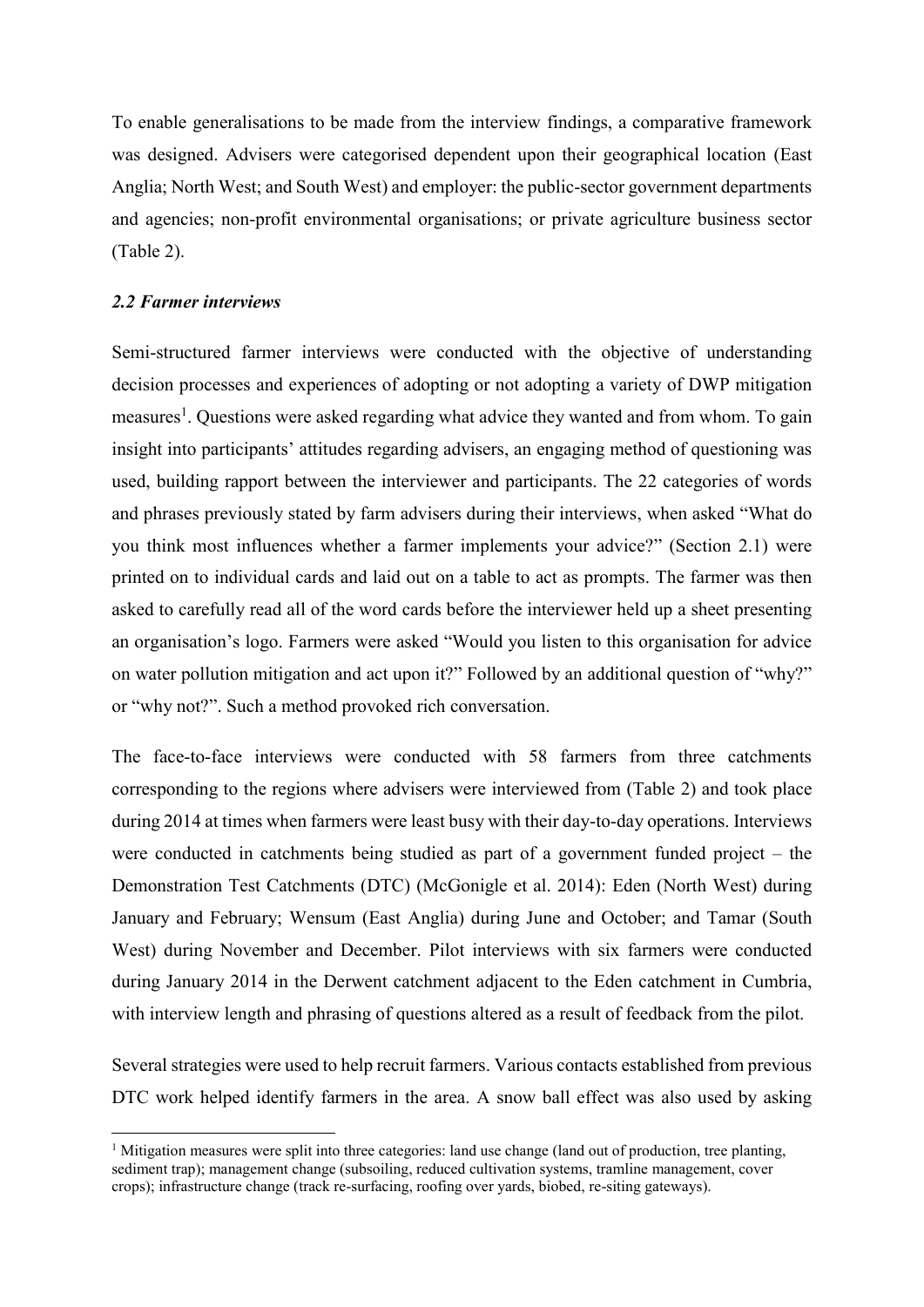participants for further contacts of neighbours. Other methods of recruitment involved actively attending local agricultural events, as well as simply spending time in village pubs, community sports centres, and local shops, speaking to people and informing them of the research. After identifying potential participants, farmers were contacted directly by telephone, explaining the research, its benefits and to arrange a convenient day and time for the interviewer to visit their farm to conduct the interview. A success rate from initial contact to interview of 97% was achieved. Being friendly and keeping to the point helped build immediate rapport over the phone and resulted in farmers agreeing to participate. Often mentioning the name of someone in the community who had participated helped get a foot in the door. The duration of interviews lasted on average one hour with hand written notes taken, and dictaphone recordings when permitted. Transcripts were typed the same day, ensuring any extra thoughts from the discussion could be added. The same method of coding from the farm adviser interviews was applied to the responses provided by farmers. To maintain consistency, all interviews with farmers; data management; and data interpretation were conducted by the same researcher.

#### *2.3 Word cloud creation*

In order to compare the wealth of qualitative data collected from interviews, including the vocabulary used by farmers when asked about the reasons for listening or not listening to advice from specific advisers, word clouds were chosen as an innovative method to display the coded categories.

A variety of word cloud generators are available for free on the internet, however one which allowed formatting of individual phrases was required to enable positive and negative words from the farmer transcripts to be distinguishable. Tagul (www.tagul.com) was the word cloud generator chosen as it provided such a function along with various other desirable features, such as, formatting word cloud shape, frequency of word repetition, font type, style and word angle. Tagul provides a simple self-explanatory user interface, whereby one imports text into the box displayed, selects the formatting options desired and clicks the "visualise" button. Clouds can then be saved and exported as PDFs. Figure 1 displays annotated examples of word clouds for three adviser organisations to explain various features.

[Figure 1 here]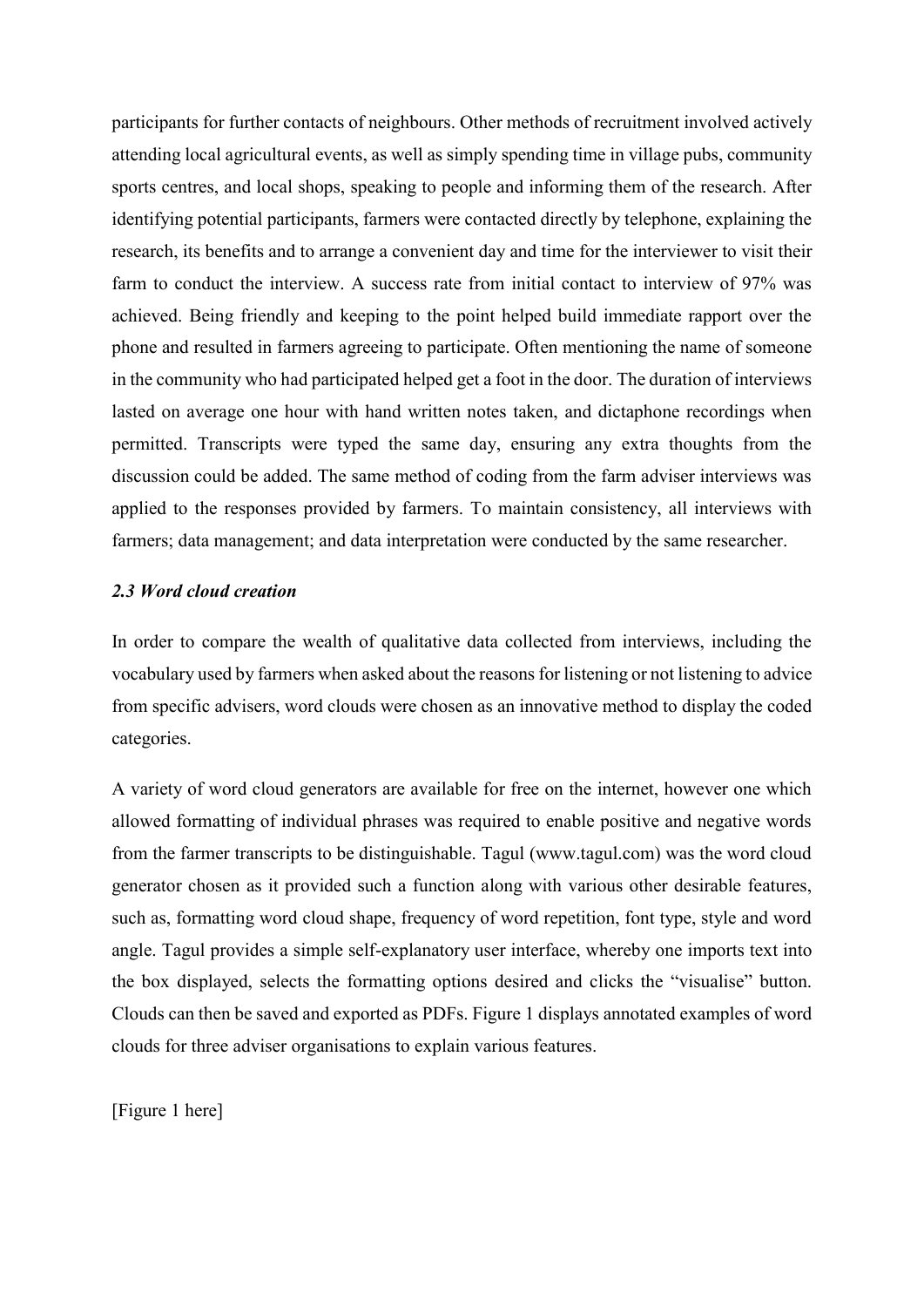It was important to ensure consistency across word clouds for comparability, therefore the same font, style and overall shape were used, with only two variables changing: font size to depict word frequency and font colour to represent negative and positive words. For this paper, the colour black was selected to portray negative words (responses as to why they wouldn't listen to advice) and light grey for positive words (responses as to why they would listen to advice) . In original displays used for presentations, posters and reports, the colours red (for negative) and blue (for positive) were used for visual impact.

#### **3. Results and discussion**

#### *3.1 What advice do farmers want and from whom?*

In-depth discussions during interviews highlighted farmer preferences regarding advice that they would find of use for considering adoption of particular mitigation measures. Responses highlighted the variety of information farmers believed would be beneficial.

Advice regarding finance, such as grant availability and cost-effectiveness was cited frequently by farmers for many measures, however it was apparent that financial facts and figures were not the only pieces of information farmers wanted from advisers. Another highly valued form of advice was a personalised farm map or infrastructure plan showing suitable locations for implementing measures e.g. planting trees, re-siting gateways, creating sediment traps, tracks to resurface.

Variations in farmer responses existed between mitigation measures and catchments. For some measures farmers requested lots of different advice, noticeably for management and infrastructure measures considered as new or less mainstream (e.g. cover crops, sediment traps, biobeds and subsoiling). However, it emerged that for tree planting, which is neither new nor uncommon, farmers in the livestock-dominated catchments required a lot of advice to encourage adoption.

Having discovered what advice farmers would find useful, it was important to learn who farmers wanted the advice from, as immediate barriers and wasted efforts occur if the information is delivered by an adviser they would not listen to or know to approach. For particular measures, certain advisers were specified such as CSF Officers (CSFOs) for subsoiler lending schemes, independent specialists for biobeds or Forestry Commission for tree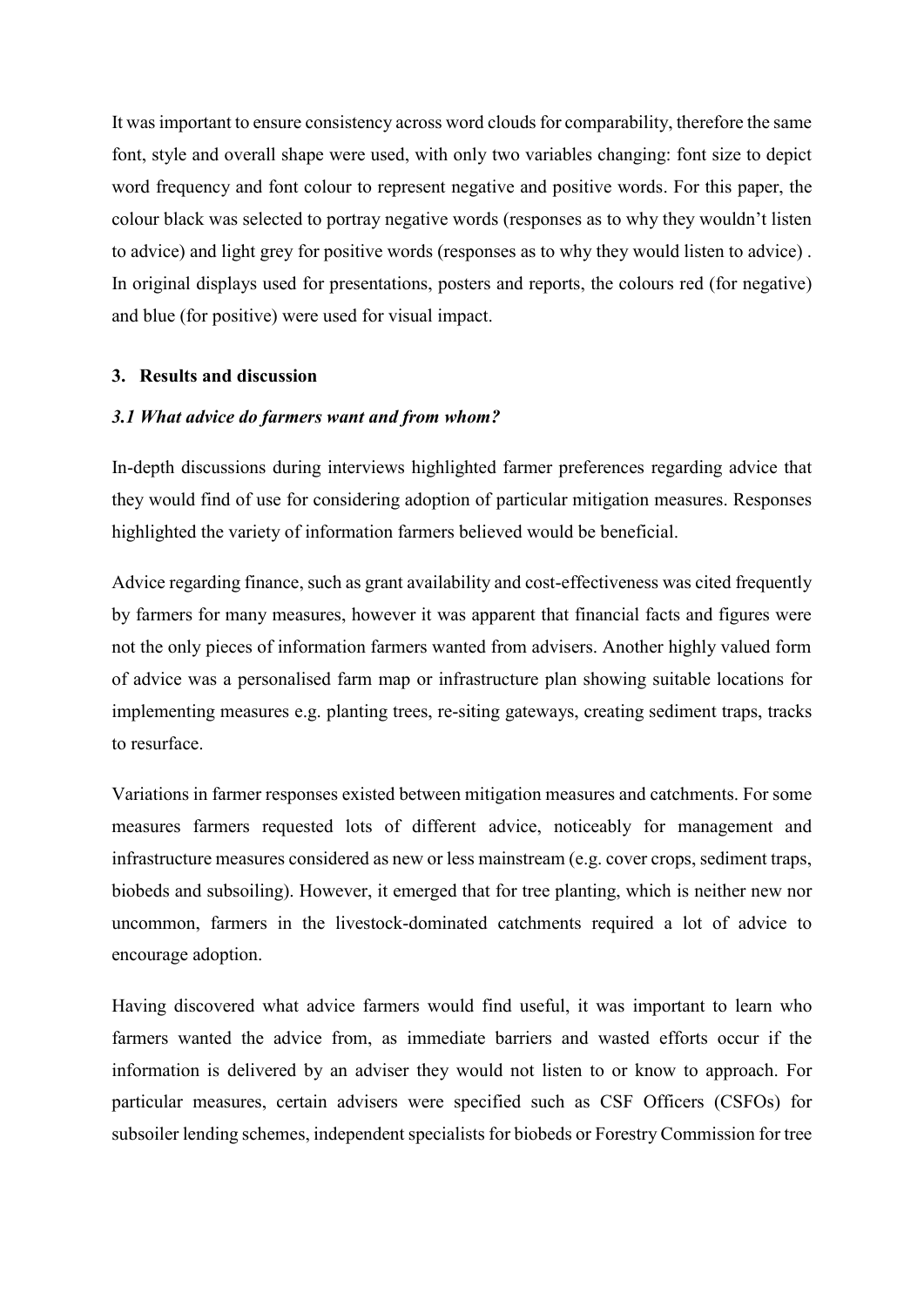planting, whereas for other measures e.g. re-siting gateways, anyone would be listened to (besides contractors who were considered biased).

#### *3.2 Who farmers listen to overall*

After discussions on specific measures, the farmer interviews investigated the broader topic of perceptions towards advisers from different organisations. Figure 2 shows the percentage of farmers in each catchment who would listen to and act upon advice from different advisers regarding DWP mitigation.

Across all three catchments, the advisers who farmers said they would most often listen to and implement their advice included government staff who work for CSF and the Environment Agency, representatives from the Rivers Trusts, as well as independent specialists. Advisers who were least likely to be listened to included salespeople and those from water companies, the RSPB and Wildlife Trusts. Differences in farmer responses between catchments can be seen in Figure 2. To highlight two examples, the Rivers Trusts had larger percentages of farmers that would listen to them in the Eden and Tamar catchments than in the Wensum catchment, while large agricultural companies (such as Frontier, a crop inputs and grain marketing business), had a greater percentage of farmers in the Wensum catchment that would listen to them than in the other two catchments.

[Figure 2 here]

## *3.3 Word cloud application: why do farmers listen to particular advisers?*

Follow-up questions were used to examine why particular advisers elicited positive or negative reactions, with Figure 3 displaying the word clouds created for each organisation or type of adviser. Those most dominated by positive words (light grey) include independent advisers, CSFOs and Rivers Trusts, though there were different reasons for the positive appreciation. *Grant* was most frequently used for CSFOs and Rivers Trusts, whereas *knowledge* and *trust*  dominate the word cloud for independent advisers. The word clouds for the RSPB, water companies and salespeople had the most negative perceptions (black text), with *lack of trust* and *bias* being dominant phrases (Figure3).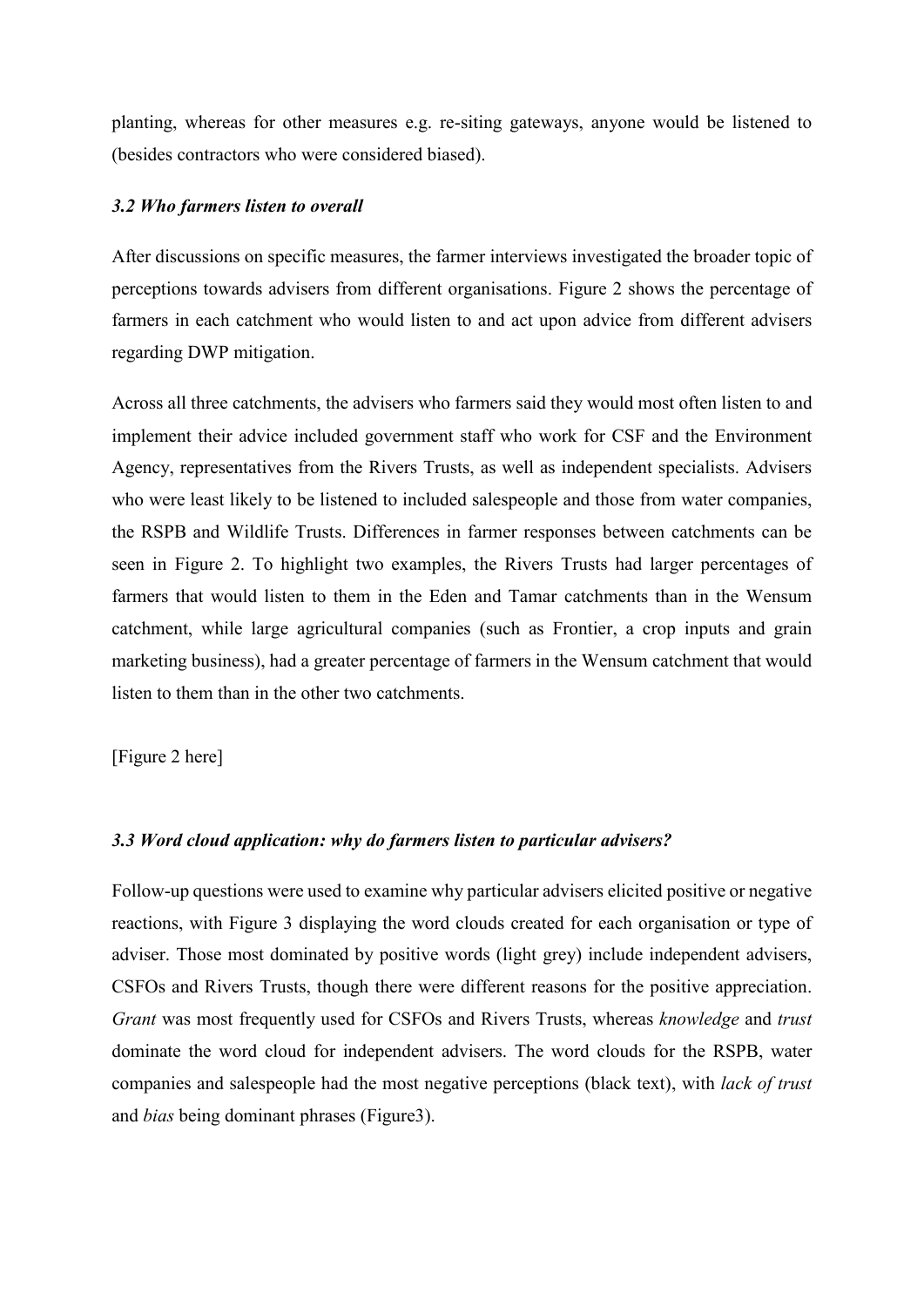The perspectives of farmers were most similar (i.e. represented by a less diverse vocabulary) for the Forestry Commission, Woodland Trust and salespeople, whereas attitudes varied greatly for many of the other organisations. Some word clouds showed one dominant attribute e.g. CSFOs with *grant*, whilst others had several dominant attributes e.g. large agricultural companies with *trust, knowledge, clear advice* and *local evidence* (Figure 3).

## *3.3.1 Regional differences in attitudes towards advisers*

Comparing the responses of farmers from the three catchments, different reasons were given as to why they would listen to particular advisers. As an example, Figure 4 shows the different vocabulary used by farmers in the three catchments for CSFOs and the Farming and Wildlife Advisory Group (FWAG).

It is apparent from Figure 4 that farmers in the Wensum provided more negative reasons why they would not listen to CSFOs e.g. *unknown, lack of continuity and nothing new. Grants* on the other-hand were a key factor, along with *trust*, for Eden and Tamar farmers to listen to advice. The contrasting perspectives regarding advice from FWAG reflect regional differences in prominence within the farming communities, varying from being *unknown* in the Eden, to providing local *evidence, clear advice* and being *trustworthy* in the Tamar.

Water companies also appeared to play a different role in each area, reflecting different degrees of farmer engagement. Some farmers were very negative in their views, with statements such as "*no way", "not a chance", "I would never listen to them"* and so on. Farmers in the Eden particularly referred to the water company as having a bad reputation, *thieves*, *commercial* agenda, and having employees that are *not local*. In the Wensum there were fewer negative responses with *knowledge* and *local evidence* being mentioned, while in the Tamar the water company had established a good reputation through the provision of *grants*. The general consensus amongst Tamar farmers was that it was a good idea for the water company to disseminate grants through other organisations such as the local Rivers Trust.

The different views of farmers across the three catchments confirm the findings of previous research (Vrain and Lovett 2016) that particular organisations had contrasting roles in delivering advice within various catchments.

[Figure 3 here]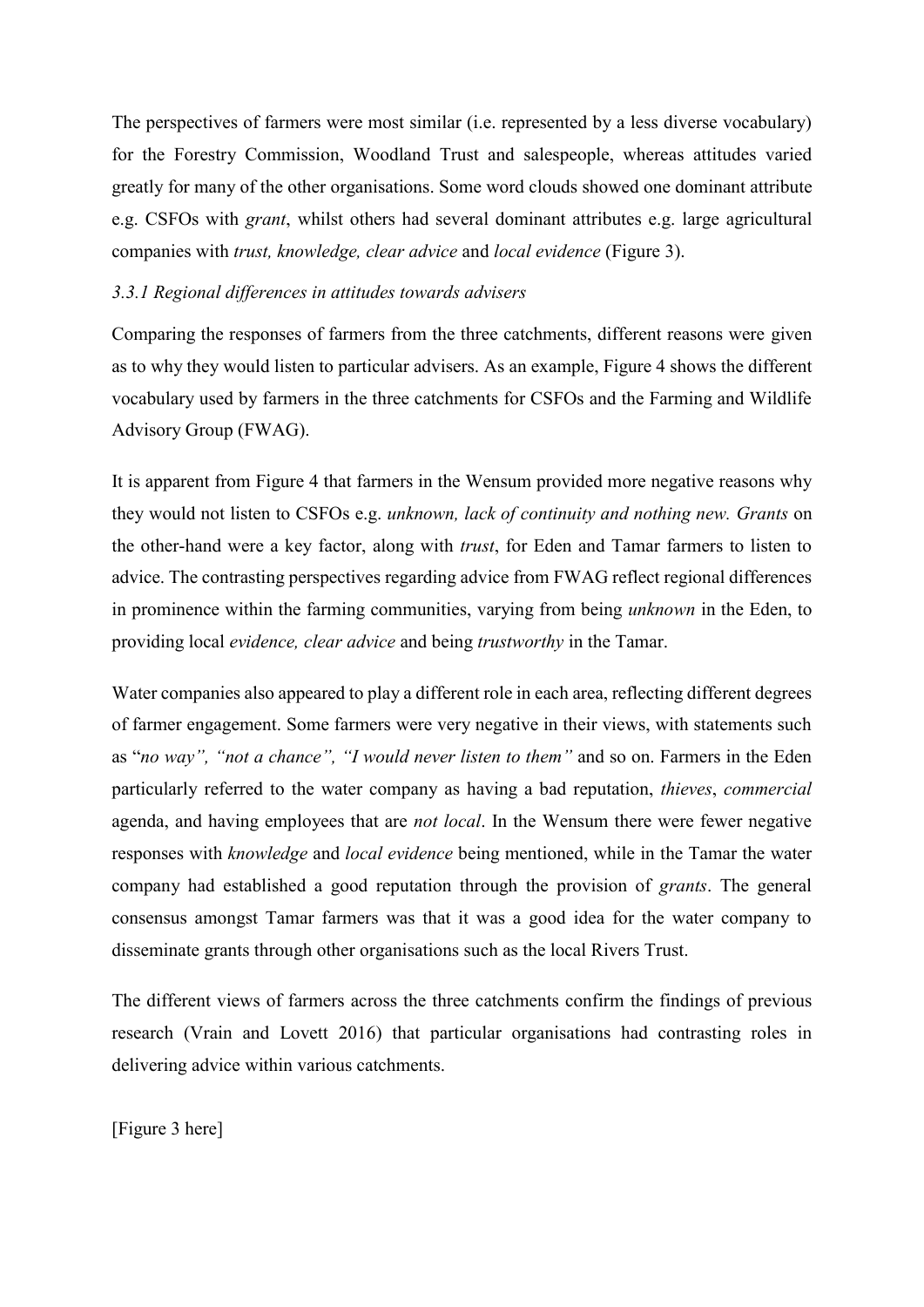# [Figure 4 here]

# *3.3.2 Comparing farmer and adviser perceptions*

Farm advisers were asked what they regarded as important factors or characteristics which influenced why a farmer would take up their advice. Comparisons between adviser responses from the different regions were not possible for individual organisations due to the sample sizes and so overall responses can be compared with those of the farmers previously discussed (Figure 3) to evaluate whether views align and thus whether advisers are promoting and emphasising the most important characteristics of themselves to farmers.

Advisers from the government agencies Environment Agency, Natural England and Forestry Commission mentioned factors such as *government* and *AES annual payments,* and these matched the perspectives of farmers.

CSFOs identified *grant* as a key factor (Figure 5), as did farmers, but advisers also stated *cost saving* and *credibility* as important characteristics, whereas farmers did not. Several other organisations also stated *cost saving* as a strong reason why farmers listened to them, however farmers refrained from mentioning this.

## [Figure 5 here]

Responses provided by advisers from non-profit environmental organisations (Wildlife Trusts, Rivers Trusts, Woodland Trusts and RSPB) also placed emphasis on *grants* as a key factor (Figure 5), but failed to appreciate the importance of *local evidence* and *knowledge* that farmers perceived in such organisations (Figure 3). Discovering such differences in perceptions indicates improvements that could be achieved in advice delivery, with Section 4 highlighting the implications this research has for enhancing advisory systems.

# *3.4 Benefits and limitations of word cloud application*

The empirical data displayed as water droplet word clouds were found to be highly informative and particularly well received by a wide range of organisations and audiences. During meetings, conferences and workshops, the word clouds were shown in presentations and posters to staff from different government departments, water companies, non-profit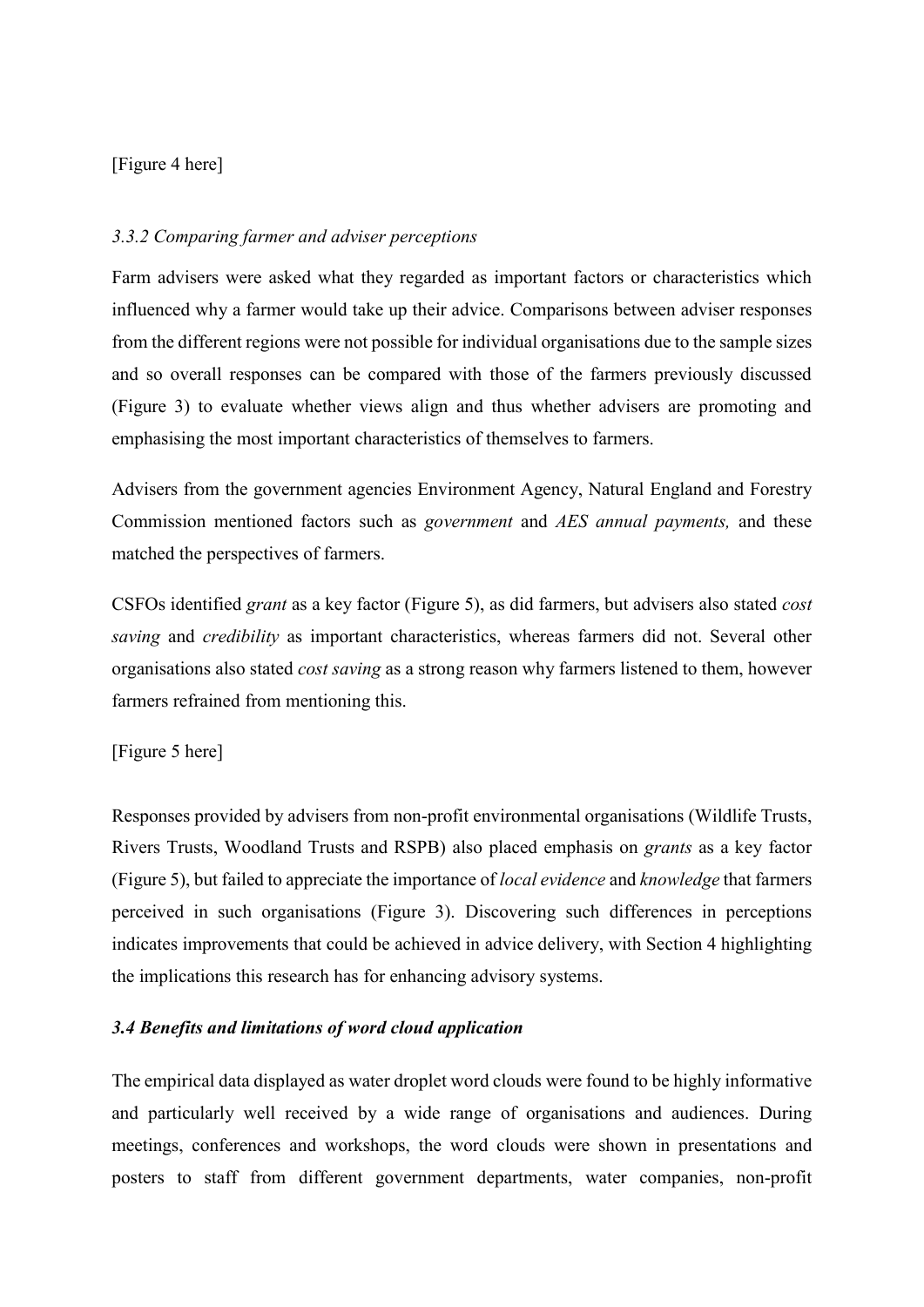environmental organisations and within the agricultural industry. Organisations who were involved in delivering farm advice or attempting to change farmer behaviour were provided with real insight as to farmer attitudes towards advisers. This research was not initially designed to conduct a systematic evaluation of word cloud use, however, a secondary outcome of using such visualisation method was the positive response from audiences. For example the Head of Water Quality and Agriculture at Defra stated "This research has contributed value…helping to convey messages using an innovative visualisation method, which clearly illustrates results and allows comparisons between word clouds to be effortlessly made." (personal communication, December 11, 2015).

Results have helped contribute to the CSF strategy and training programme, enabling the initiative to better understand what effort and resources might be needed to further increase the uptake of particular water pollution mitigation measures. The word clouds also assisted policy design through an understanding of the value farmers place on advice from a variety of sources, thus helping policy makers with engaging representatives from industry to target messages through appropriate channels.

The main limitation of using word clouds for this research was their scientific analytical value. Statistical differences between vocabulary displayed in each word cloud could not be calculated, therefore they are not a tool for analytical rigour. Despite the analytical limitation of word clouds, this research demonstrates the benefits of using such graphics for presenting results and engaging stakeholders which could be repeated in other catchments and applied across different types of advisory services.

#### **4. Conclusion**

The aim of this study was to enhance understanding of farmer perspectives on advice provision, ultimately to improve dissemination of knowledge for reducing water pollution. Interviews with farmers across three different catchments in England provided insights into what advice farmers wanted regarding particular mitigation measures and from whom. Information was then collected on the reasons why farmers would or would not listen to advice from different advisers. This enabled comparisons to be made not only between perspectives of the different sources of advice but also with data previously collected from adviser interviews on perceptions of how they think farmers view them.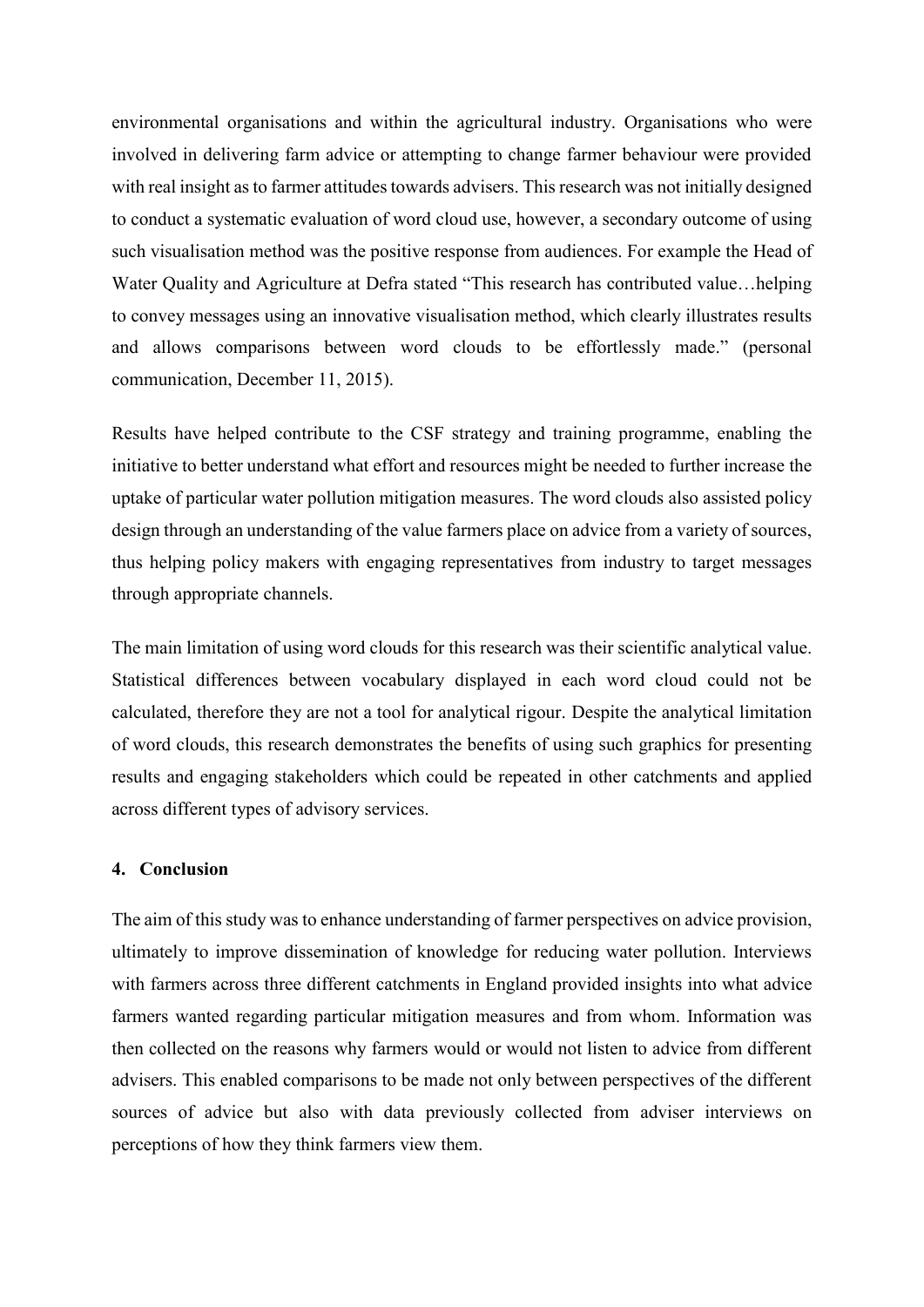The results indicated that farmers wanted advice for new or less common management and infrastructure change measures, such as, cover crops, subsoiling, sediment traps and biobeds. Farmers requested advice on costs, farm maps and infrastructure plans, stating they would be beneficial for decision making. It is clear more advice is necessary to encourage mitigation measure uptake, but from whom? Overall, CSF, Environment Agency, Rivers Trusts and independent specialists were highlighted as the most listened to for advice on DWP mitigation measures.

Through the use of word clouds, this research demonstrates an effective visualisation technique to compare qualitative data. Positive feedback from the creation of policy briefings and posters including the word clouds, suggests such a method is beneficial in capturing the attention of policy makers and advisers alike. The word clouds presented in this paper show that farmers' reasons for listening to various advisers vary appreciably. Important characteristics as to why farmers listened to such advisers included: grants, knowledge, trust, continuity, clear advice and local evidence. It is imperative to understand who farmers listen to in each area for disseminating advice effectively and why, as farmer attitudes towards advisers varied across catchments.

By investigating the bi-directional perspectives of advisers and farmers on advice delivery, this research identified similarities, as well as differences between the two. Advisers believed farmers listened to them for their advice on cost saving practices, however famers did not highlight such a factor. Furthermore, advisers from non-profit environmental organisations failed to appreciate the importance farmers placed on their knowledge and local evidence. Such results suggest that the link between water pollution mitigation advice and cost saving need to be made more explicit, and that environmental organisations need to promote themselves to farmers by emphasising their local knowledge and evidence to encourage uptake of advice.

This paper illustrates the benefits of interviewing both farmers and advisers on perceptions, gaining a greater insight into the farm advisory system. Future research could build upon such findings, to better understand the relationship dynamics and history leading to particular perceptions between farmers and advisors. An additional avenue of research could also be to conduct an analysis of how advisers and other stakeholders respond to the word cloud visualisations and the way in which their views are reflected back to farmers. Using word clouds as an empirical research tool in such a way, could be of potential interest to a wider range of researchers working outside the immediate context presented.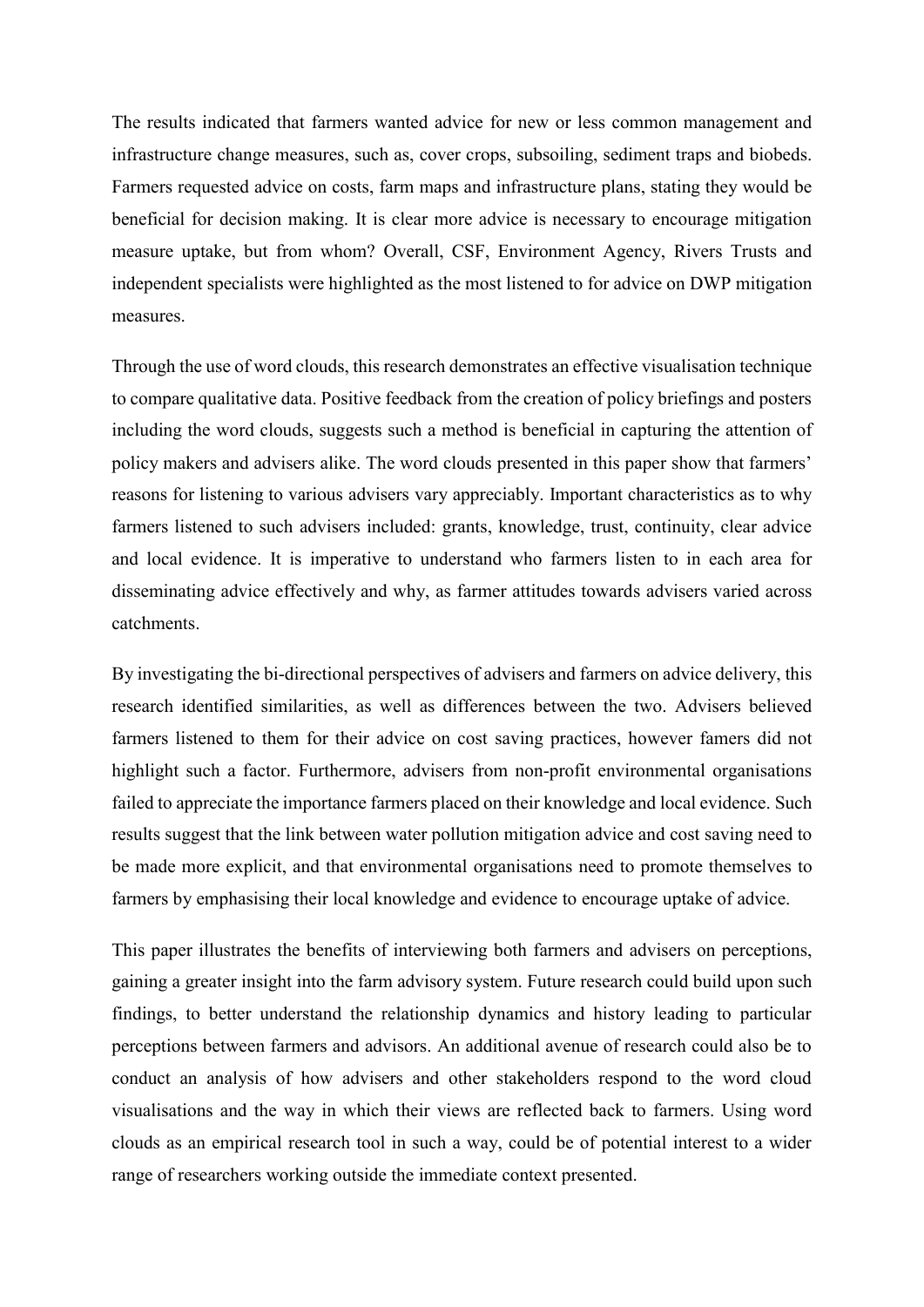The methodology used has applicability and transferability to a wide range of agrienvironmental issues and could help to disseminate knowledge and inform future extension strategies.

# **Acknowledgements**

The authors thank the reviewers for their helpful comments and the farm advisers and farmers who participated in the research for their time and for providing an insight into the agricultural sector.

# **Funding**

This work was funded by the UK Department of Environment, Food and Rural Affairs (DEFRA) under the Demonstration Test Catchments initiative (WQ0225 and LM0304) and the University of East Anglia.

#### **References**

- AIC. 2013. "AIC Value of Advice Report." Agricultural Industries Confederation. April 2013. http://www.agindustries.org.uk/latest-documents/value-of-advice-project-report/.
- Banas, J. R., and C. A. Brown. 2012. "Web 2.0 Visualization Tools to Stimulate Generative Learning." In *Developing Technology-Rich Teacher Education Programs: Key Issues.*, edited by D. Polly, C. Mims, and K. Persichitte, 77–90. Hershey, PA: Information Science Reference. doi:10.4018/978-1-4666-0014-0.ch006.
- Berglund, M., and T. Dworak. 2010. "Integrating Water Issues in Farm Advisory Services A Handbook of Ideas for Administrations - Final Draft for EG Meeting Seville 6 / 7 . 4 . 2010- April 2009 About Ecologic Institute." http://ec.europa.eu/environment/water/quantity/pdf/FAShandbk.pdf.
- Blackstock, K. L., J. Ingram, R. Burton, K. M. Brown, and B. Slee. 2010. "Understanding and Influencing Behaviour Change by Farmers to Improve Water Quality." *The Science of the Total Environment* 408 (23): 5631–38. doi:10.1016/j.scitotenv.2009.04.029.
- Brigham, Tara J. 2016. "Feast for the Eyes : An Introduction to Data Visualization." *Medical Reference Services Quarterly* 35 (2): 215–23. doi:10.1080/02763869.2016.1152146.
- Bryman, Alan. 2015. *Social Research Methods*. 5th ed. Oxford University Press.
- Clothier, L., and T. Pike. 2013. "Campaign for the Farmer Environment: Summary of Evidence. Defra Agricultural Change and Environment Observatory Research Report No. 33."
- Collins, C., F. B. Viegas and M. Wattenberg. 2009. "Parallel Tag Clouds to Explore and Analyze Faceted Text Corpora." In 2009 IEEE Symposium on Visual Analytics Science and Technology, edited by John Stasko and Jarke J. van Wijk, 91–98. New York: IEEE. doi:10.1109/VAST.2009.5333443.
- CSF Evidence Team. 2014. "Catchment Sensitive Farming: Evaluation Report Phase 1 to 3  $(2006 - 2014)$ ."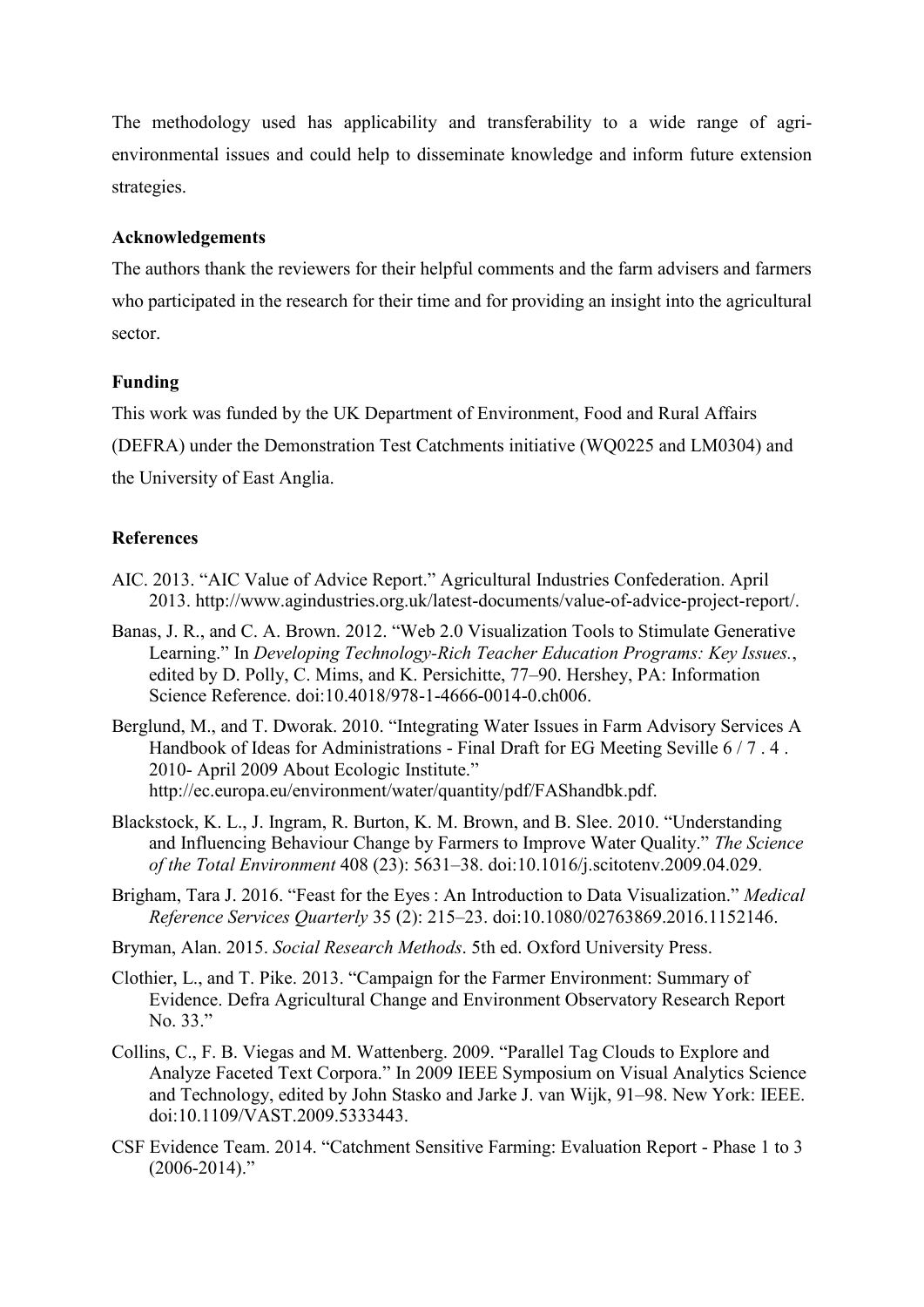- Cuttle, S. P., J. P. Newell-Price, D. Harris, D. R. Chadwick, M. A. Shepherd, S. G A Anthony, C. J A Macleod, P. M. Haygarth, and B. J. Chambers. 2016. "A Method-Centric 'User Manual' for the Mitigation of Diffuse Water Pollution from Agriculture." *Soil Use and Management* 32 (June): 162–71. doi:10.1111/sum.12242.
- Defra. 2013. "Review of Environmental Advice , Incentives and Partnership Approaches for the Farming Sector in England," March 2013.
- Defra. 2017. "Nutrient Management: Nitrate Vulnerable Zones." https://www.gov.uk/guidance/nutrient-management-nitrate-vulnerable-zones.
- Farming Regulation Task Force. 2011. "Striking a Balance: Reducing Burdens; Increasing Responsibility; Earning Recognition, a Report on Better Regulation in Farming and Food Businesses." London.
- Feder, G., R. Birner, and J.R. Anderson. 2011. "The Private Sector's Role in Agricultural Extension Systems: Potential and Limitations." *Journal of Agribusiness in Developing and Emerging Economies* 1: 31–54.
- Foresight. 2011. "The Future of Food and Farming : Challenges and Choices for Global Sustainability." Government Office for Science, London.
- Garforth, Chris, Brian Angell, John Archer, and Kate Green. 2003. "Improving Farmers' Access to Advice on Land Management: Lessons from Case Studies in Developed Countries." *Agricultural Research and Extension Network* 125.
- Glenberg, Arthur, and William Langston. 1992. "Comprehension of Illustrated Text: Pictures Help to Build Mental Models." *Journal of Memory and Language* 31 (2): 129–151.
- Heimerl, Florian, Steffen Lohmann, Simon Lange, and Thomas Ertl. 2014. "Word Cloud Explorer: Text Analytics Based on Word Clouds." *Proceedings of the Annual Hawaii International Conference on System Sciences*, 1833–42. doi:10.1109/HICSS.2014.231.
- Hejnowicz, A. P., M. A. Rudd, and P. C L White. 2016. "A Survey Exploring Private Farm Advisor Perspectives of Agri-Environment Schemes: The Case of England's Environmental Stewardship Programme." *Land Use Policy* 55. doi:10.1016/j.landusepol.2016.04.005.
- Henderson, S., and E. H. Segal. 2013. "Visualizing Qualitative Data in Evaluation Research." In *Data Visualization, Part 1. New Directions for Evaluation, edited by Azzam, T., and* S. Evergreen, 53–71. doi:10.1002/ev.
- Hilkens, A., J. I. Reid, L. Klerkx, D. I. Gray. 2018. "Money Talk: How Relations Between Farmers and Advisors Around Financial Management are Shaped." *Journal of Rural Studies* 63: 83-95.
- HM Government. 2011. "*The Natural Choice: Securing the Value of Nature."* The Stationary Office Limited, Norwich. ISBN 9780101808224.
- Ingram, J., and C. Morris. 2007. "The Knowledge Challenge Within the Transition Towards Sustainable Soil Management: An Analysis of Agricultural Advisors in England." *Land Use Policy* 24: 100–117.
- Ingram, J. 2008**. "**Agronomist–Farmer Knowledge Encounters: An Analysis of Knowledge Exchange in the Context of Best Management Practices in England." *Agriculture and Human Values* 25(3): 405-418.
- Kalmane, R. 2012. *Improving Reading Comprehension with Online Text Visualization Tools*. UK, Lulu Press.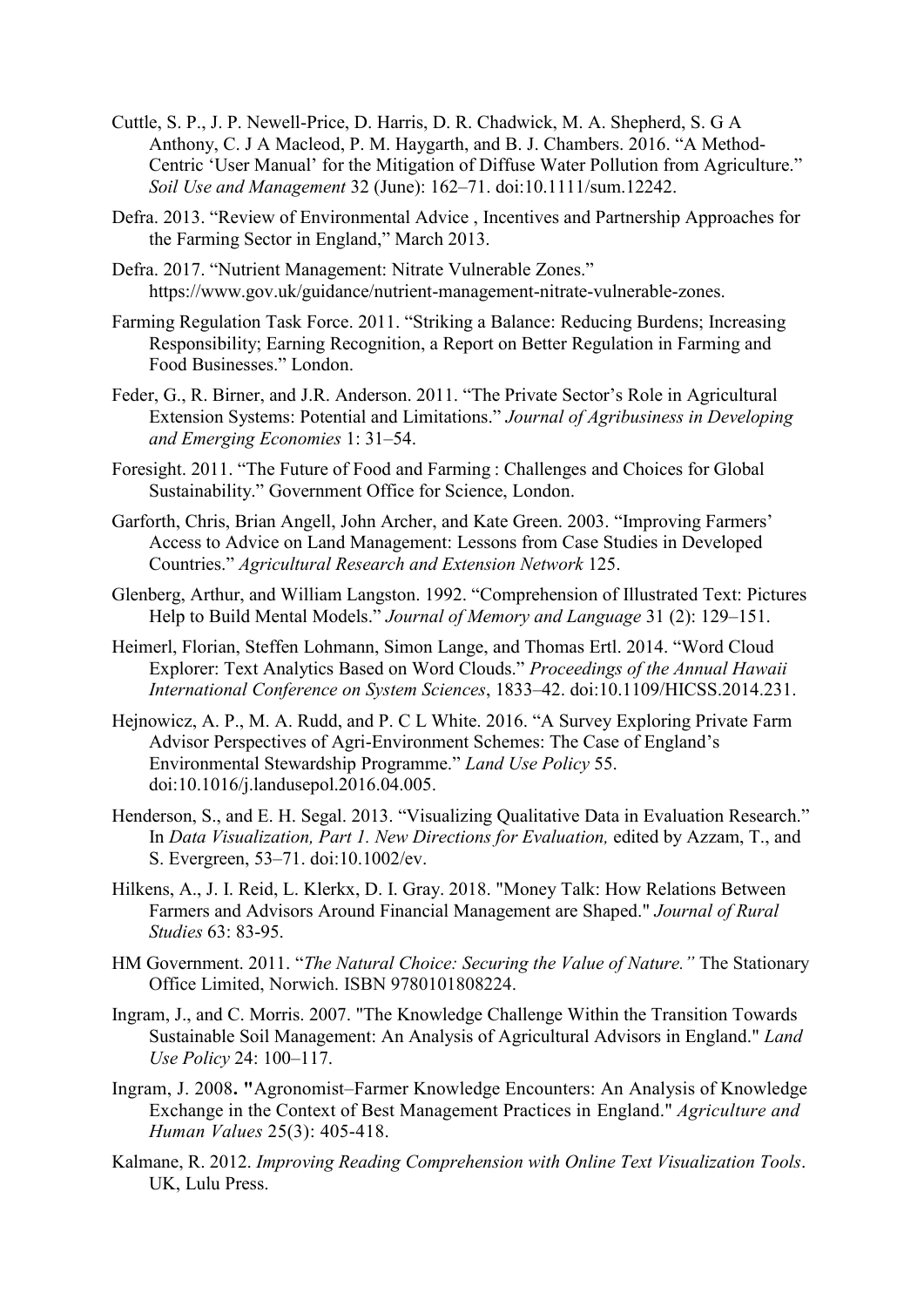- Kania, Józef, Krystyna Vinohradnik, and Andrea Knierim. 2014. "WP3 AKIS in the EU : The Inventory FINAL REPORT Volume I – Summary Findings Krakow , April 2014 Preface" no. 311994.
- Kidd, A.D., J.P.A. Lamers, P.P. Ficarelli, and V. Hoffmann. 2000. "Privatising Agricultural Extension: Caveat Emptor." *Journal of Rural Studies* 16: 95–102.
- Klerkx, Laurens, and Amy Proctor. 2013. "Beyond Fragmentation and Disconnect: Networks for Knowledge Sharing in the English Land Management Advisory System." *Land Use Policy* 30 (1): 1–10.
- Lee, Bongshin, Nathalie Henry Riche, Amy K. Karlson, and Sheelash Carpendale. 2010. "SparkClouds: Visualizing Trends in Tag Clouds." *IEEE Transactions on Visualization and Computer Graphics* 16 (6): 1182–89. doi:10.1109/TVCG.2010.194.
- Lipkus, I. M., and J. G. Hollands. 1999. "The Visual Communication of Risk." *Journal of the National Cancer Institute Monographs* 25: 149–63.
- McDowell, R. W., R. M. Dils, A. L. Collins, K. A. Flahive, A. N. Sharpley, and J. Quinn. 2016. "A Review of the Policies and Implementation of Practices to Decrease Water Quality Impairment by Phosphorus in New Zealand, the UK, and the US." *Nutrient Cycling in Agroecosystems* 104(3): 289-305. doi:10.1007/s10705-015-9727-0.
- McGonigle, D. F., S. P. Burke, A. L. Collins, R. Gartner, M. R. Haft, R. C. Harris, P. M. Haygarth, M. C. Hedges, K. M. Hiscock, and A. A. Lovett. 2014. "Developing Demonstration Test Catchments as a Platform for Transdisciplinary Land Management Research in England and Wales." *Environmental Science Processes and Impacts* 16: 1618-1628. doi:10.1039/c3em00658a.
- Nettle, R., A. Crawford, and P. Brightling. 2018. "How Private-Sector Farm Advisors Change Their Practices: An Australian Case Study." *Journal of Rural Studies* 58: 20-27.
- Palmer, S., F. Fozdar, and M. Sully. 2009. "The Effect of Trust on West Australian Farmers' Responses to Infectious Livestock Diseases." *Sociologia Ruralis* 49: 360–74.
- Phillipson, J., A. Proctor, S. B. Emery, P. Lowe. 2016. "Performing Inter-Professional Expertise in Rural Advisory Networks." *Land Use Policy* 54: 321-330.
- Prager, K., P. Labarthe, and M. Caggiano. 2016. "How Does Commercialisation Impact on the Provision of Farm Advisory Services? Evidence from Belgium, Italy, Ireland and the UK." *Land Use Policy* 52: 329-344.
- Prager, Katrin, and Ken Thomson. 2014. "AKIS and advisory services in the United Kingdom. Report for the AKIS inventory (WP3) of the PRO AKIS project." www.proakis.eu/publicationsandevents/pubs.
- Proctor, A., Donaldson, A., Phillipson, J., Lowe, P., 2012. "Field expertise in rural land management." *Environmental Planning A* 44(7): 1696–1711.
- Saldana, J. 2015. *The Coding Manual for Qualitative Researchers.* 3rd ed. SAGE Publications.
- Sherrington, Chris, Dominic Hogg, Bevis Watts, Ayesha Bapasola, Sarah Dale, Ruth Barden, Patric Bulmer, Philip Roberts, and Dominic Hogg Chairman. 2015. "*Payments for Ecosystem Services – Round 3: Winford Brook PES Pilot Research Project Final Report for Defra*." www.eunomia.co.uk.
- Sligo, F.X., and C. Massey. 2007. "Risk, Trust and Knowledge Networks in Farmers' Learning." *Journal of Rural Studies* 23: 170–182.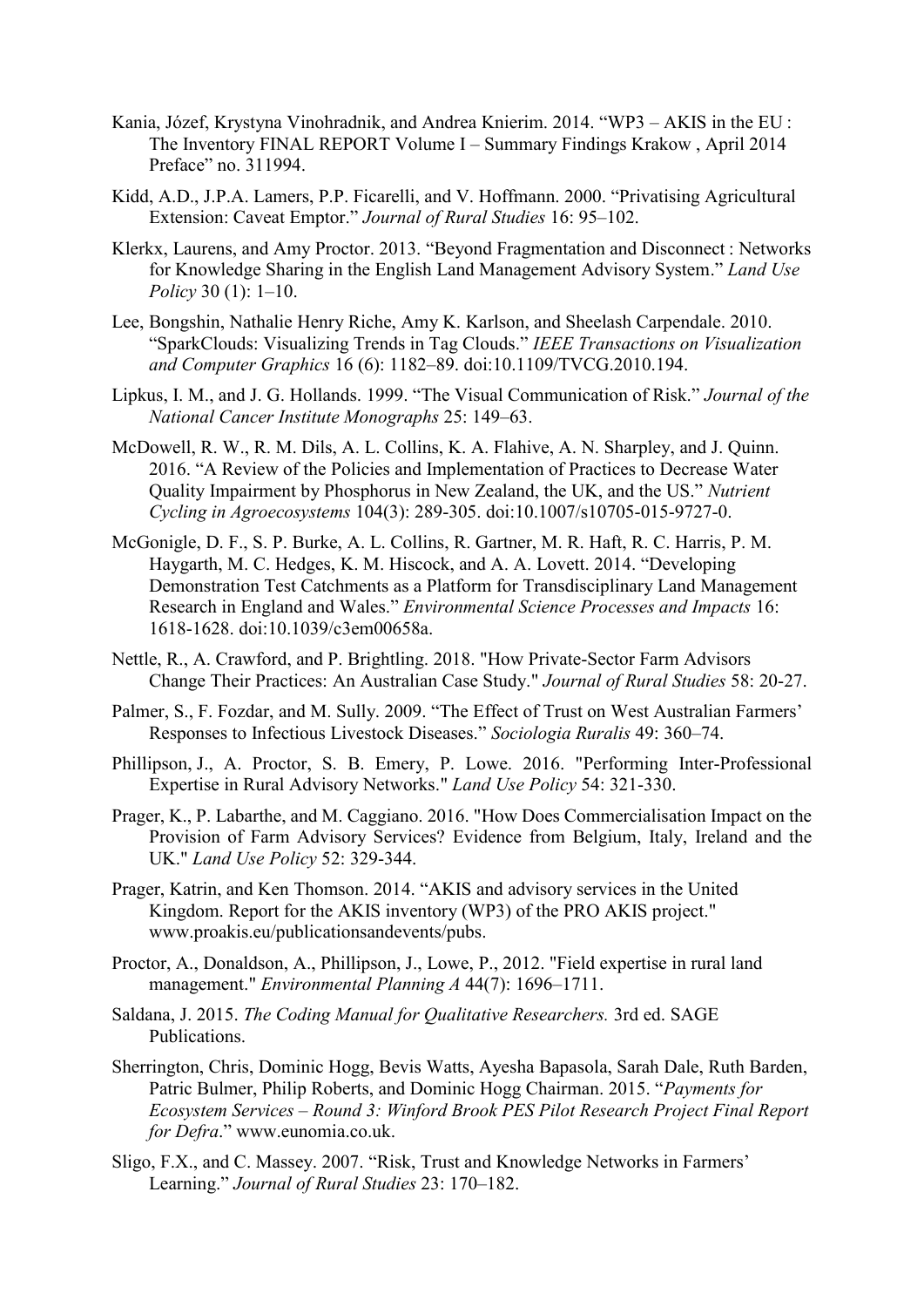- Smith, Laurence, Keith Porter, Kevin Hiscock, Mary Jane Porter, and David Benson. 2015. *Catchment and River Basin Management: Integrating Science and Governance.* Routledge Taylor & Francis Group, London and New York.
- Sutherland, Lee Ann, Jane Mills, Julie Ingram, Rob J. F. Burton, Janet Dwyer, and Kirsty Blackstock. 2013. "Considering the Source: Commercialisation and Trust in Agri-Environmental Information and Advisory Services in England." *Journal of Environmental Management* 118: 96–105. doi:10.1016/j.jenvman.2012.12.020.
- Tverksy, B. 2001. "Spatial Schemas in Depiction." In *Spatial Schemas and Abstract Thought*, edited by M. Gattis, 79–111. Cambridge: MIT Press.
- UKWRIP. 2011. *"Taking Responsibility for Water. United Kingdom Water Research and Innovation Framework 2011 - 2030."* http://www.bis.gov.uk/assets/bispartners/ goscience/docs/t/11-1390-taking-responsibility-for-waterresearch-and-innovationframework.
- Vrain, Emilie, and Andrew Lovett. 2016. "The Roles of Farm Advisors in the Uptake of Measures for the Mitigation of Diffuse Water Pollution." *Land Use Policy* 54: 413–22. doi:10.1016/j.landusepol.2016.03.007.
- Wattenberg, M., and F.B. Viegas. 2008. "Emerging Graphic Tool Gets People Talking." *Harvard Business Review* 86: 30–32.
- Weinschenk, S. 2011. *100 Things Every Designer Needs to Know about People*. Berkeley, California: New Riders.
- Weisgarber, C, and S. H. Butler. 2009. "Visualizing the Future of Interaction Studies: Data Visualization Applications as a Research, Pedagogical, and Presentational Tool for Interaction Scholars." *The Electronic Journal of Communication* 19 (1 and 2): 1–18. http://www.cios.org.proxyiub.uits.iu.edu/ejcpublic/019/1/019125.
- Welch-Ross, M. K. and L. G. Fasig, eds. 2007. *Handbook on Communicating and Disseminating Behavioral Science.* SAGE Publications.
- Zasada, Ingo, Kati Häfner, Lena Schaller, Boris T. van Zanten, Marianne Lefebvre, Agata Malak-Rawlikowska, Dimitre Nikolov, et al. 2017. "A Conceptual Model to Integrate the Regional Context in Landscape Policy, Management and Contribution to Rural Development: Literature Review and European Case Study Evidence." *Geoforum* 82: 1– 12. doi:10.1016/j.geoforum.2017.03.012.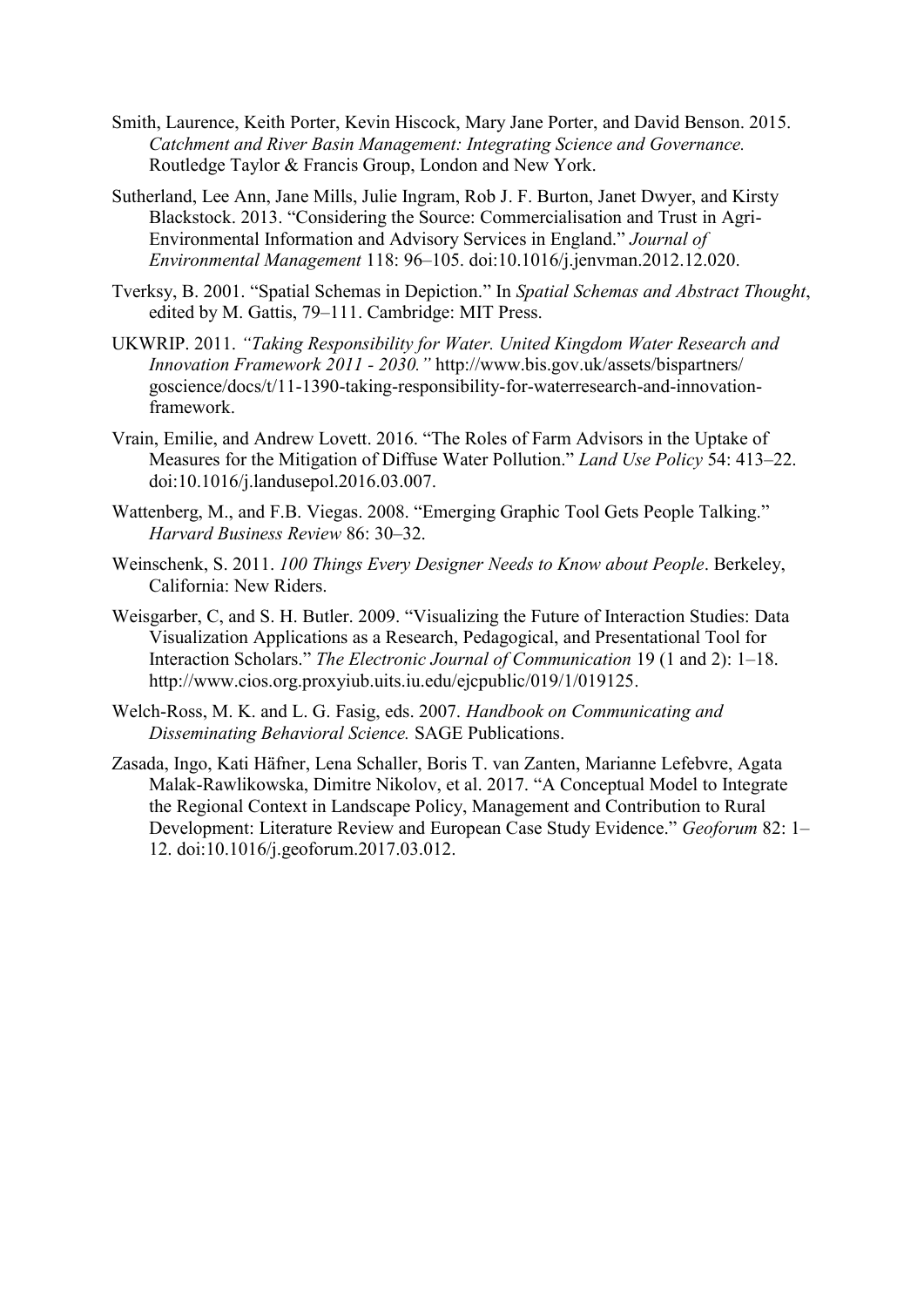|                                  |  |  |  |  | Table 1. Main sources and types of diffuse water pollution mitigation advice in England |  |  |
|----------------------------------|--|--|--|--|-----------------------------------------------------------------------------------------|--|--|
| (Source: Vrain and Lovett 2016). |  |  |  |  |                                                                                         |  |  |

|                                  | Source of advice                                       | Main types of advice provision                          |  |  |  |
|----------------------------------|--------------------------------------------------------|---------------------------------------------------------|--|--|--|
|                                  | Catchment Sensitive Farming (CSF)                      | Targeted DWP advice and capital grants                  |  |  |  |
| Government                       | Environment Agency (EA)                                | Regulatory advice on farm practices                     |  |  |  |
| departments and<br>organisations | Natural England (NE)                                   | Agri-environment scheme options                         |  |  |  |
|                                  | <b>Forestry Commission</b>                             | Tree planting and forestry legislation                  |  |  |  |
|                                  | The Wildlife Trust                                     | Species and habitat management advice/grants            |  |  |  |
| Non-profit<br>environmental      | Royal Society for the Protection of Birds (RSPB)       | Farmland bird conservation and habitat management       |  |  |  |
| organisations                    | The Rivers Trust                                       | Catchment scale projects delivering DWP advice/grants   |  |  |  |
|                                  | The Woodland Trust                                     | Tree planting and woodland maintenance advice/grants    |  |  |  |
|                                  | Independent specialists e.g. agronomists/veterinarians | Particular areas of expertise such as crop improvements |  |  |  |
|                                  |                                                        | or animal health and welfare.                           |  |  |  |
|                                  | Large agricultural consultancies                       | Whole farm business advice                              |  |  |  |
| Agricultural business<br>sector  | Water companies                                        | Diverse approaches including CSF partnerships, capital  |  |  |  |
|                                  |                                                        | grants, voluntary agreements and reverse auctions.      |  |  |  |
|                                  | Salespeople e.g. Feed/seed/ chemical/machinery         | Farm practices for best use of product                  |  |  |  |
|                                  | The Farming and Wildlife Advisory Group $(FWAG)^2$     | Whole farm conservation                                 |  |  |  |

# Table 2. The number of farmers and farm advisers interviewed in the three regions/catchments.

|               |                                        | Arable      | Livestock      | Dairy/mixed |
|---------------|----------------------------------------|-------------|----------------|-------------|
| Region        |                                        | East Anglia | North West     | South West  |
| Farm advisers | Government departments and agencies    | 14          | 12             | 14          |
|               | Non-profit environmental organisations | 5           | 9              | 11          |
|               | Agricultural business sector           | 6           | $\overline{4}$ | 6           |
|               | Total                                  | 25          | 25             | 31          |
| Catchment     |                                        | Wensum      | Eden           | Tamar       |
| Farmers       |                                        | 17          | 21             | 20          |

1

 $2$  Local FWAG organisations differ in status after the national FWAG (a not-for-profit organisation) went into administration in 2011. FWAG organisations have either formed as a new not-for-profit organisation or an advisory business, the majority being the latter.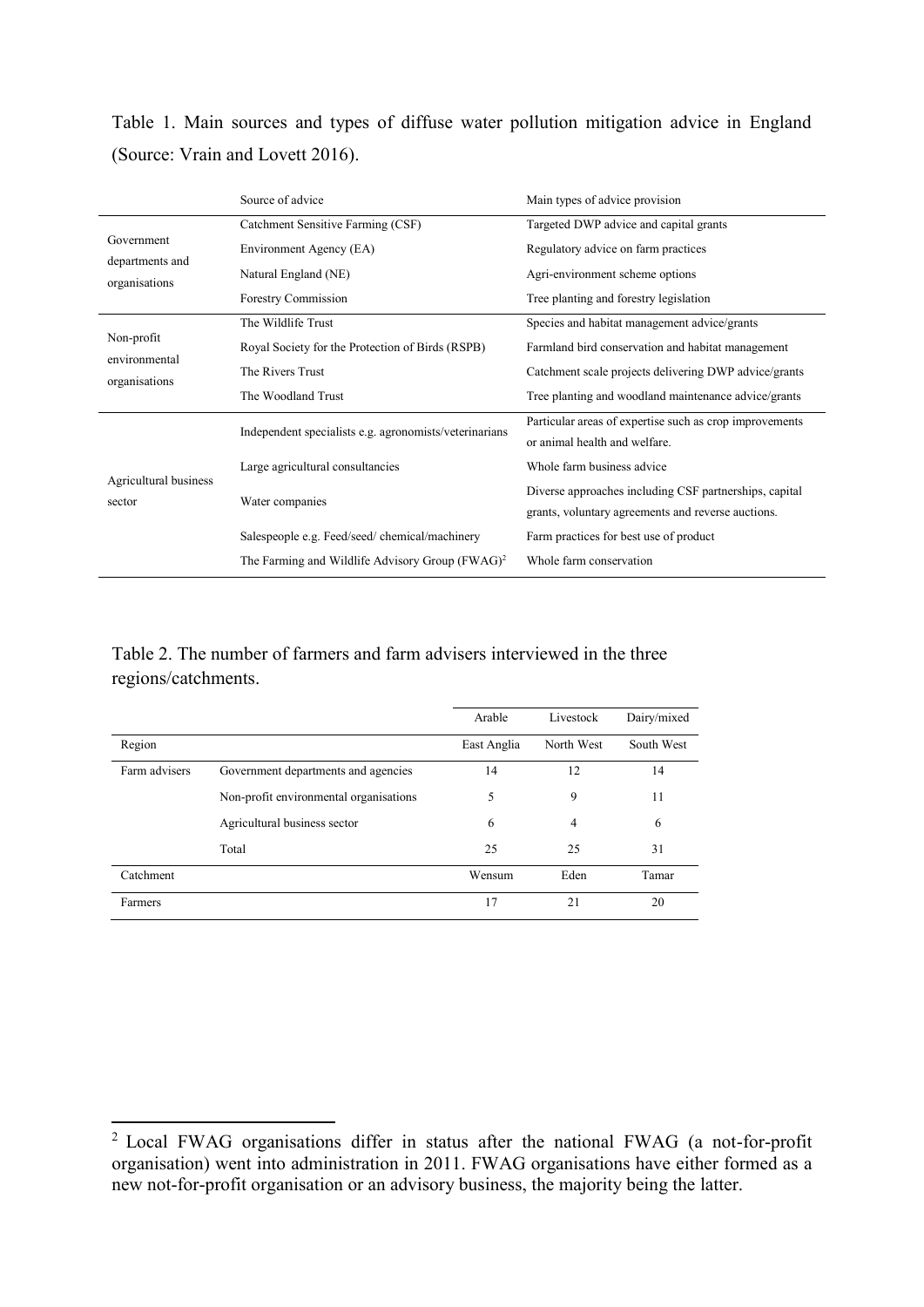

Figure 1. Annotated word clouds of vocabulary used by farmers as to why they would or would not listen to advisers for DWP mitigation advice.



Figure 2. Percentage of farmers who would listen to advice on DWP mitigation measures from different advisers.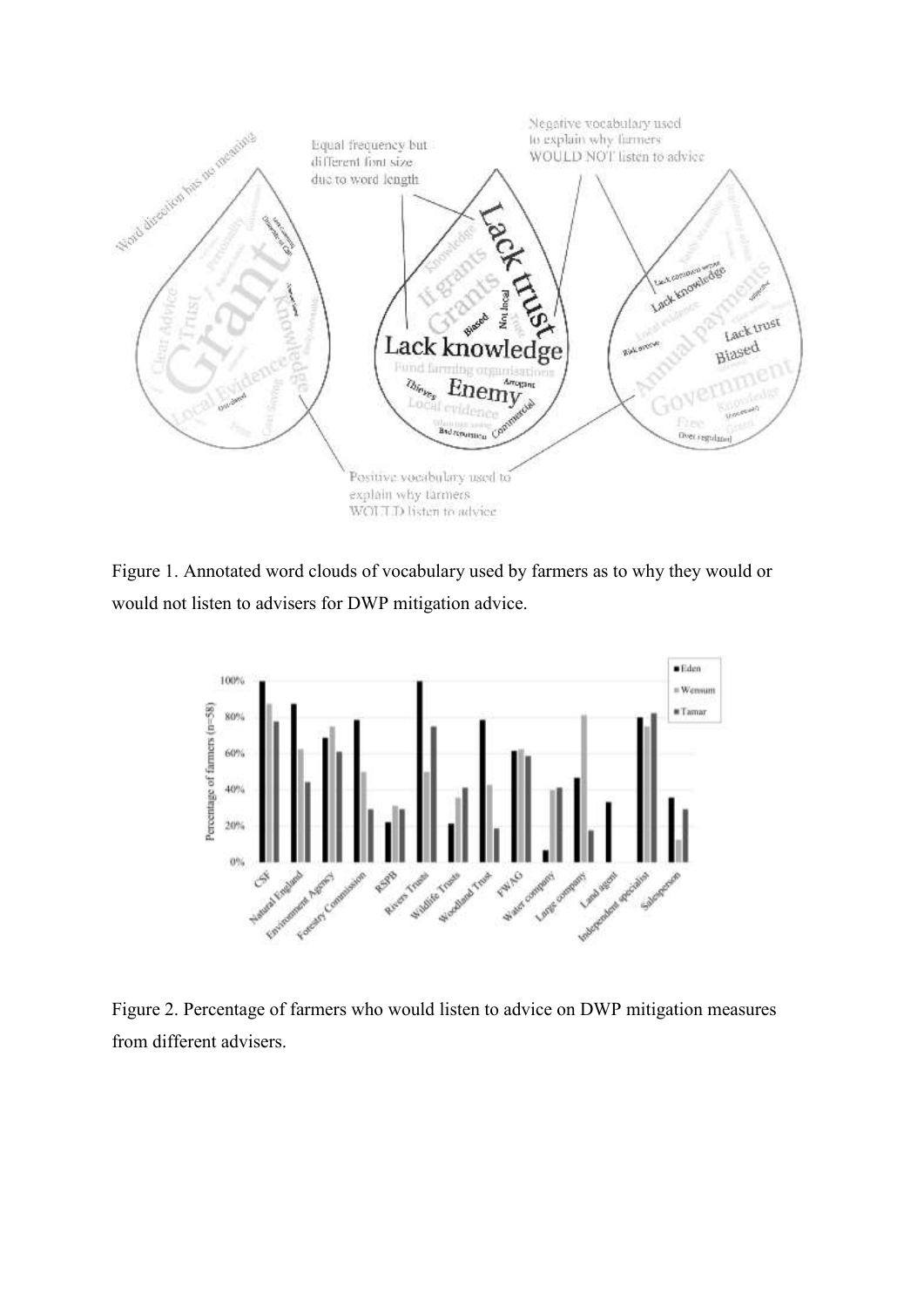# **Government departments and agencies**



Figure 3. Word clouds for thirteen organisations showing farmers' comments which describe why they would (light grey text) or would not (black text) listen to advice from particular advisers.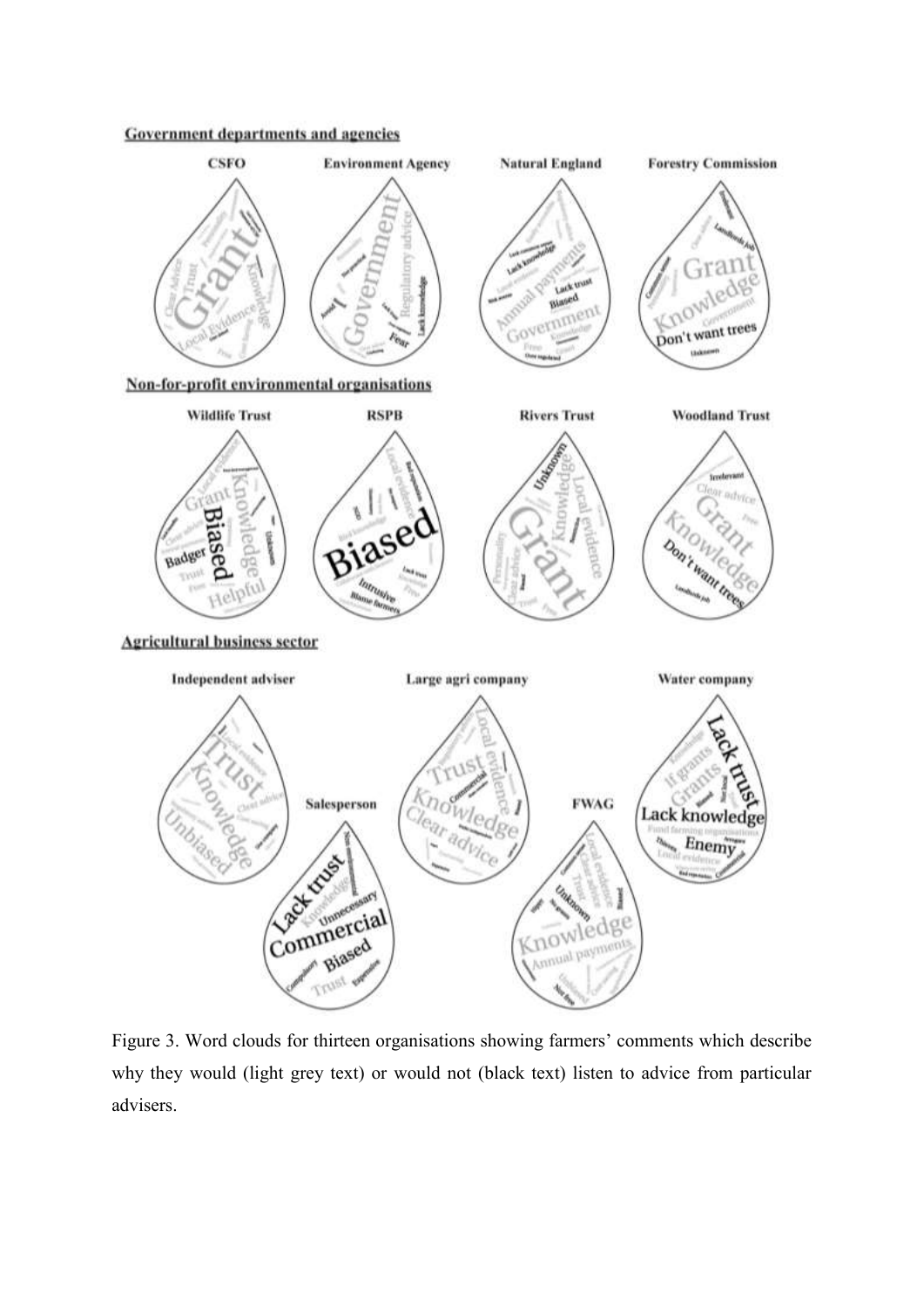# CSF Officers



Figure 4. Word clouds representing the vocabulary used to describe CSF Officers and FWAG advisers by farmers in the three catchments.